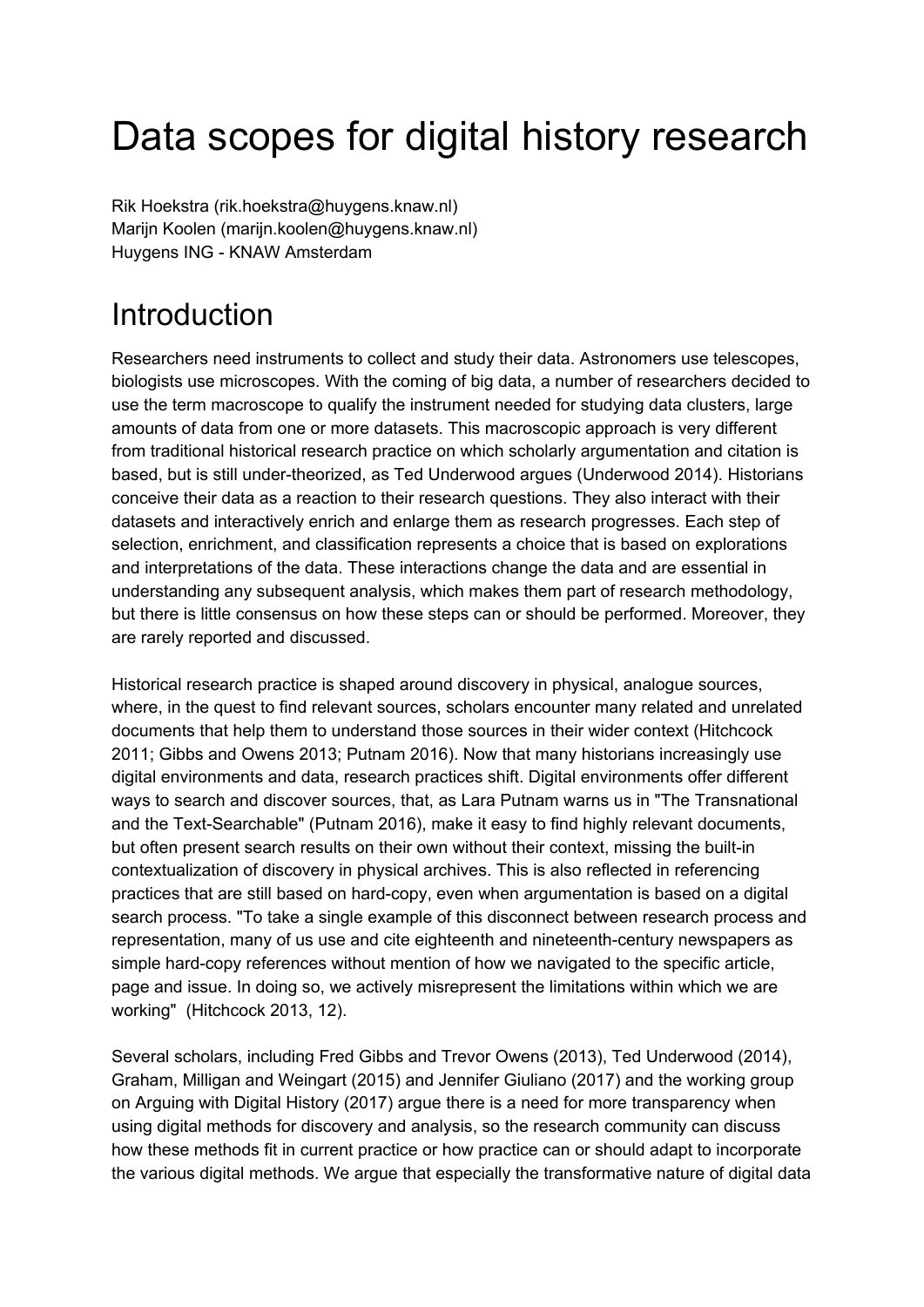interactions require transparency that goes beyond the requirements of analogue research to cite the sources used. Groth et al. (2012) point out that with explicit descriptions of data transformations, the users of the datasets can assess "the context in which the data was created, its quality and validity, and the appropriate conditions for use."

Transparency of approach, whether digital or analogue, requires describing the activities that constitute that approach, and how they are combined in a process to generate new knowledge or ways of seeing. We argue that there is a relatively short list of activities that make up most digital research methods, and that to achieve transparency, it is important to understand the nature of these activities. The types of data transforming activities that should be brought to the surface in presenting historical research are: selection, modeling, normalization, classifying, and linking. Together, these interpretive activities allow researchers to shift between different perspectives on data. According to Benjamin Schmidt, the importance of understanding digital tools is not at the lowest level of algorithmic detail, but at the level of data transformations (Schmidt 2016).

This paper presents these interpretive activities, how they are connected, how they shape perspectives, and how they allow shifting between perspectives, through an overarching concept that we call *data scopes*. A data scope represents the process through which different views on research data are created that are relevant to a specific research question. By explicitly describing this process, researchers allow their peers recreate that perspective and to critically evaluate it.

Many different fields are developing best practices for computation transparency (Arguing with Digital History working group 2017, 19). Several digital historians deposit software and scripts used in their research on GitHub for others to scrutinize and reuse. While this is an important step, additional description and especially methodological argumentation is needed to arrive at a coherent and commonly understood set of methods for doing digital history. First, scripts in a GitHub repository only partially describe the process, lacking any manual interactions with graphical user interfaces. Moreover, the process is iterative and non-linear, with a lot of experimentation and backtracking as scholars deepen their understanding of the data, which is rarely documented but crucial to understand which views and interpretations were chosen and which were discarded or ignored. Second, scripts often lack reasons for steps described and discussion of their consequences, and can involve complex tools that may no longer be available, usable or documented in a few years time and can perform a large number of transformations based on a single instruction. Incorporating digital methods in historical research practice requires a description of the process that focuses on why and for what purpose particular steps are taken, and their consequences.

It is certainly not our intention to argue that historical research should be reduced to data scopes. There are many other valid ways to interact with historical sources and even single datasets, that may be used in addition to or in combination with the data scope methods we propose. But as Gibbs and Owens (2013) and Giuliano (2017) already argued, if historical researchers engage with large scale data, or clusters of datasets, they should account for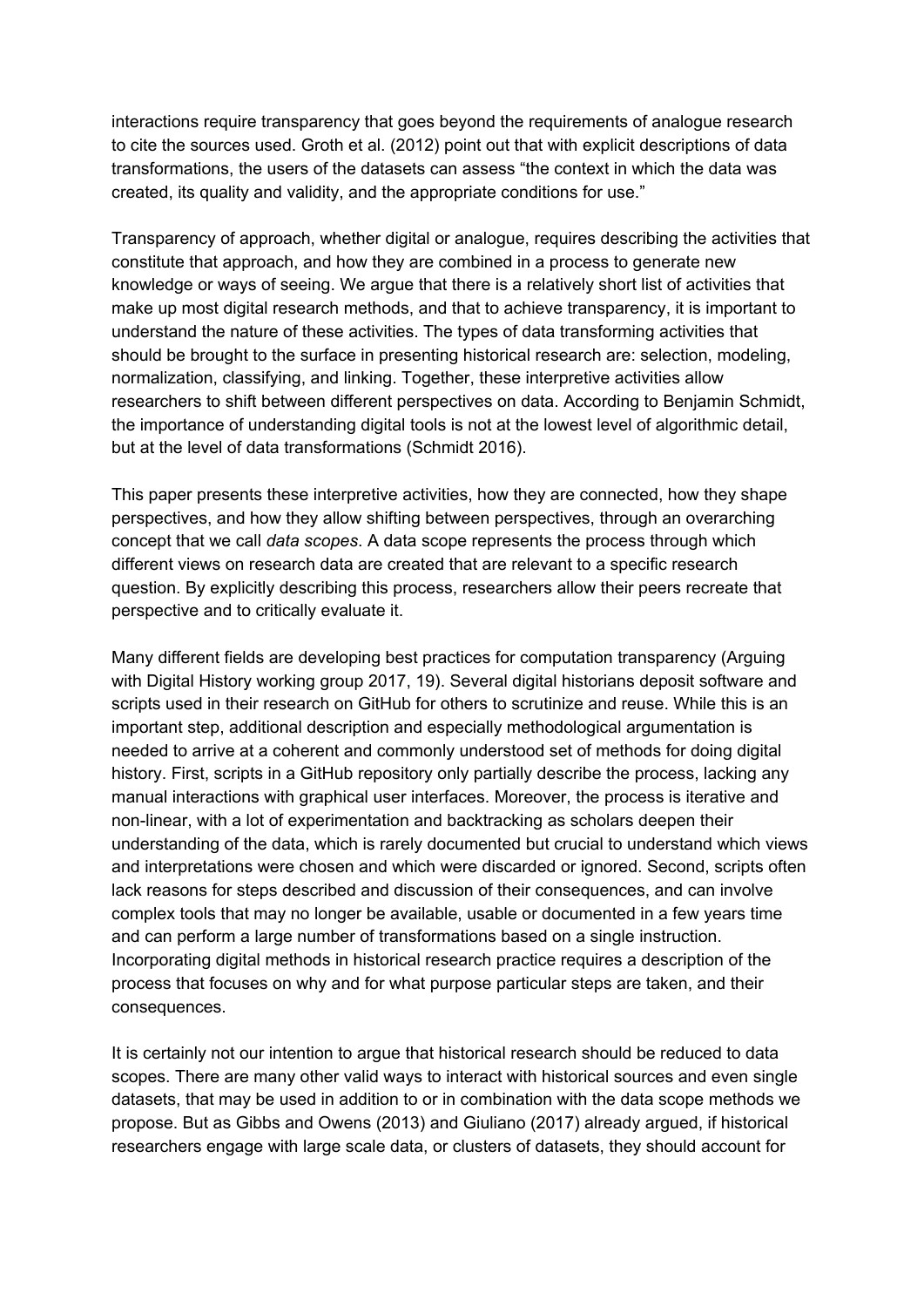their methods and there is currently a lack of both methodological transparency and a coherent view of methods. We believe that data scopes can conceptually fill this gap.

In the emphasis on transparency and explicitness we propose to extend source criticism as historians have applied it to traditional sources to the realm of (big) data and digital tools (see e.g. Fickers 2012). Source criticism in the digital world in our view should comprise both a critical examination of the datasets themselves and of the transformations researchers use to adapt their data to answer their research questions. We introduce our concept of data scopes, to point out that creating data scopes is guided by research questions and that this is a constituent and integrated part of (historical) research. We elaborate data scopes as a coherent set of methodological principles that characterize the interaction between researchers and their data and the transformation of a cluster of data into a research instrument.

Many of the methodological issues we present tend be abstract. Therefore we have chosen to illustrate them as much as possible with a case study, that we introduce after this introduction.

#### Case study: Dutch-Australian emigrants data scope

The aim of this data scope was to make a multi-perspective view of Dutch migrants to Australia. The data scope set out with a set of 51,525 system cards, that were compiled by the Dutch consulates in Australia from 1945 to the 1990s. The consulates recorded migration units, usually a family, but by no means always. The records consisted of cards with data about the migrant units, such as birth date of the principal migrant, migrant unit composition and all sorts of events that happened to the migrants after their arrival in which the consulates played one role or another. With some 50.000 migrant units, the file covered about ninety percent of all Dutch-Australian emigrants from 1945-1990, estimated at 180-190.000 individuals.

The files were transferred to the Dutch National Archives, digitized and made provisionally accessible by a simple database with names and travel dates. Most of the information was not available in the database, but just on the cards. We drew a sample of one percent of the cards and found they contain all sorts of information about migrants, their interactions with the consulates and events that happened to them after they arrived in their country of destiny.

The cards could not be read by machine, because of the mixture of typescript and handwritten notes. We decided that we would use computer assisted methods to make them readable whenever possible, but that we would resort to manual research when necessary. However, it was clear that there many more datasets about these migrants were available. The Australian government kept records in their immigration files, that were accessible through the Australian National Archives Record Search, available on their website. And several Dutch archives held records about them, that were compiled during the selection procedure conducted before they were elected to participate in subsidized bilateral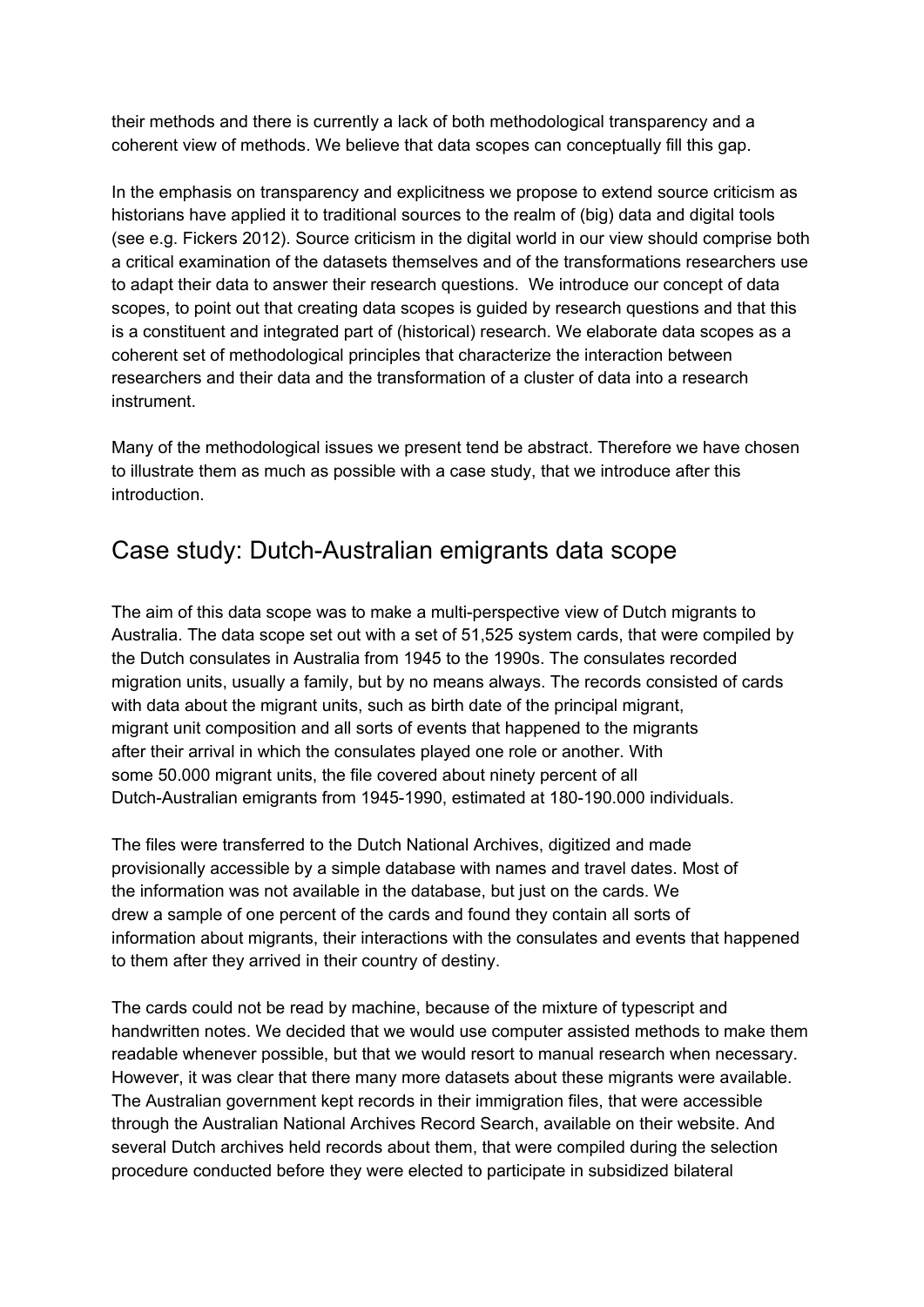programs between the Dutch and Australian governments. Moreover, the migrants themselves left many traces in numerous museum and archival collections in both the Netherlands and Australia and in personal collections, that we hope to start linking in a later phase.

The data scope got its initial shape with the decision about modeling. There many possibilities for the basic unit of the model, as there were so many aspects. For instance, we could have chosen the stories of a selection of the migrants as a basic unit, or we could have departed from the institutional perspective and see how policy decisions related to the data, or we could have conceptualized Dutch-Australian emigration as a number of overlapping networks. But we chose to take the database with emigrant cards as our starting point and take the events on them as the basis for the (partial) reconstruction of the life courses of these people. In this way, the life courses, consisting of events, became the backbone of our data scope. The advantage of this approach was that most other information about the migrants could be linked to it, as almost all sources would have information about events and nearly all emigrants mentioned in the other datasets were present in the cards. Moreover, it gave a lot of flexibility in filling in parts of the data set for our own project, but also for other users, such as members from the migrant community. Although we explain the concept of data scopes using this example, any of the alternative modeling choices would lead to a similar set of steps that can be described by the same set of concepts of data scopes and data transformation activities, but the order of steps and choices made would be different, leading to different data scopes and interpretations. Our case study is mostly about structured data, which allows us to explain the concept of data scopes and interpretive data transformation activities with a relatively simple example. However, data scopes are not confined to structured data and similar steps would be required in another research project for, for instance, data obtained by Optical Character Recognition (OCR), geo-locational data or any other source. While this would demonstrate additional complexities for normalization or linking, the methodological principles would not change.

A key device in the construction of a data scope are what we propose to call data axes, which are formed by the common elements in different data sets that link data snippets from different datasets in a structured way and give each other context and structure the data scope. The life courses and the life events were very suitable as a data axis for this data scope, along with the places (of origin and of destination), the migrant travel dates and the migrant units to establish relations for individual migrants (van Faassen, Hoekstra and Ensor 2015). Most of the datasets were available in a variety of digital heritage institutions in the Netherlands and Australia. It was not feasible or even desirable to collect them into one large composite dataset.

The data scope we started to build was modelled to contain life courses and events. They consist of smaller elements - actors (people and institutions), locations, dates, the event description proper and an event type. In this way events are complex objects that may be queried and analysed along different axes, which allows researchers to easily shift between different perspectives and focal points in a data scope. The event axis ties dispersed information from a number of originally distinct data sets. The extended information in those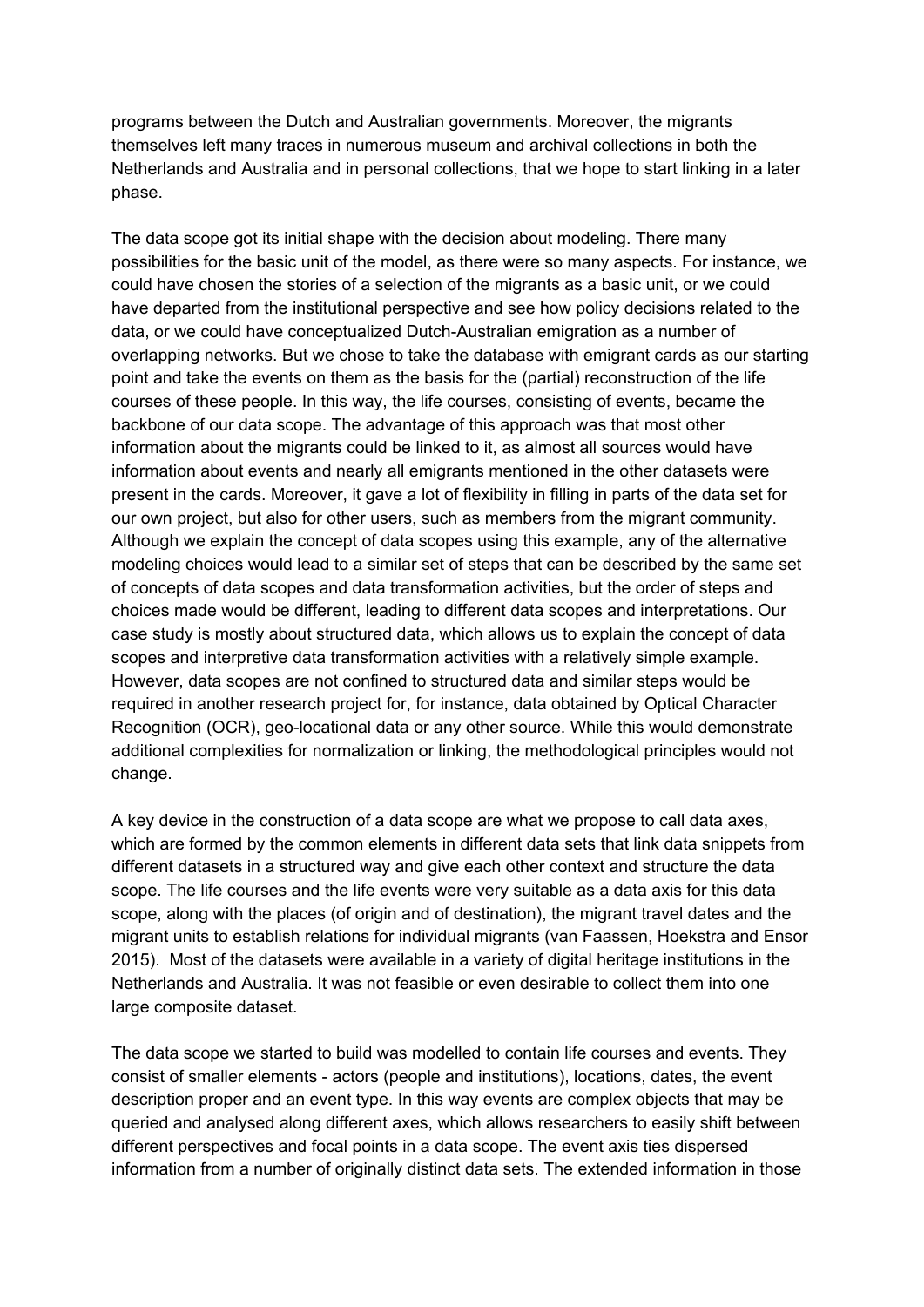datasets was linked to the data scope. An schematic impression of the way the data are linked into the data scope is shown in figure 3. Apart from the modeling discussed above, as simple as it is, the schema involves most of the other actions involved in creating a data scope. We link different resources that were compiled with different purposes and extend and contextualize the data in the data scope. In order to *link data* about the migration event, we have to *normalize data* about the migrants involved (names, birthdates), ships (spelling variation in names) and travel dates (departure, itinerary and arrival date). There are two types of *classification* involved in this case study: First, the migrant cards contain information about migrant units, and the Australian immigration files and the shipping lists about individual migrants so we decided to match individual migrants with a migrant unit. Second, the events are classified by type of event, for example employment, housing, finance and legal. These classifications require a lot of domain knowledge and coordination between the project participants. They both have a transformative effect on the data and change the context, in a way that would not (always) be obvious from the separate records, and that reduces data complexity.

The life courses approach had another transformative effect on the data. It placed the emigrant cards at the center of out data scope and not, for example, the immigration files from the Australian National Archives or the files from the community. All additional material that we would link now had to be modelled as or at least linked to events and a collection of life courses and not, for example, primarily as structural analysis of a group of people or as a number of stories. Even if these analytical approaches were not excluded, the choice of the modelling determined the basic perspective of the data scope. The modelling choices highlight certain aspects, and push others to the background. For instance, modelling events highlights the individual decisions and interactions between the consulates, the migrants and third parties like employers, but does not explicitly pay attention to the policy background in which the consulates operated. This may be added later, but as an additional layer that has to be modelled separately.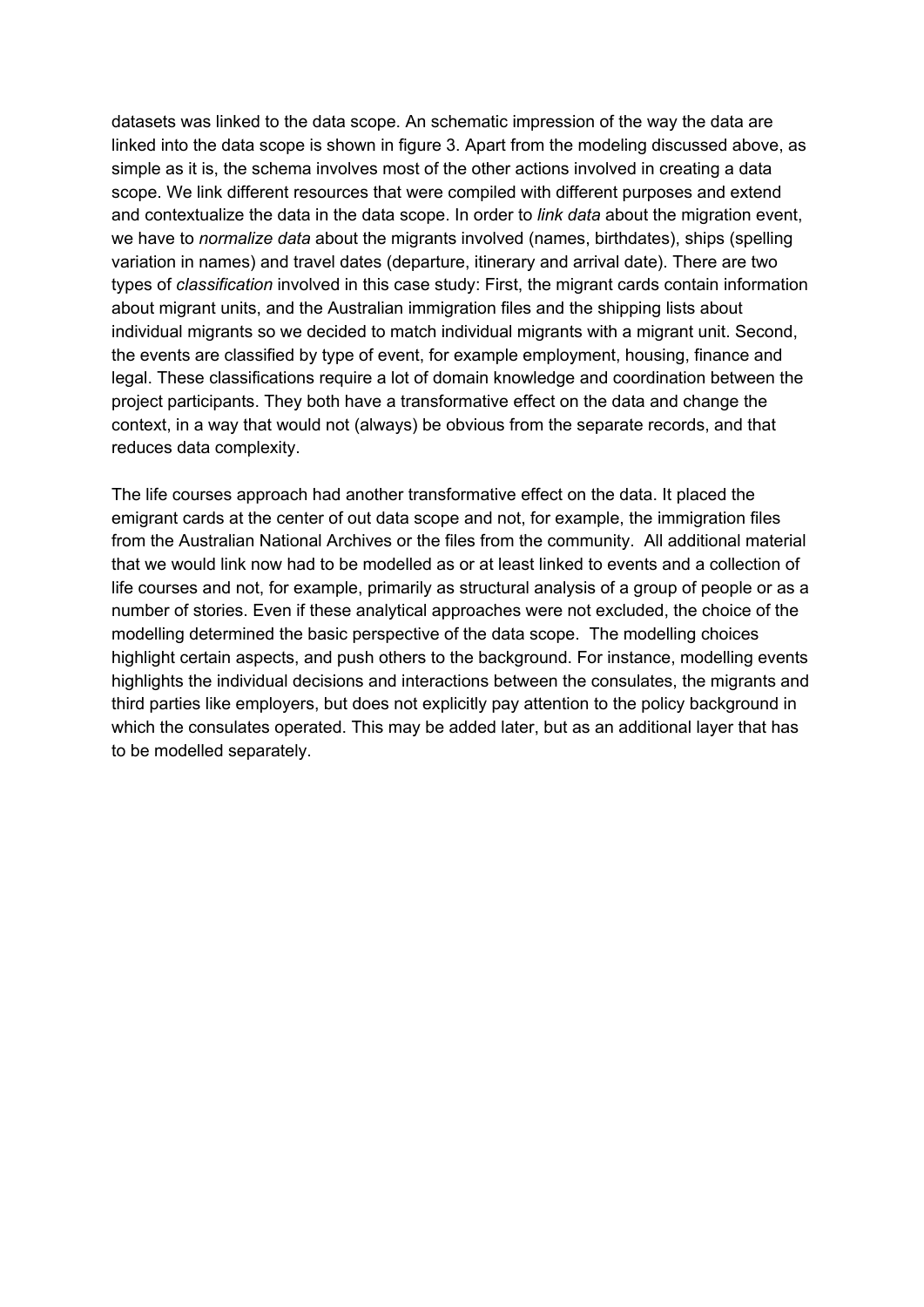Example: Linking collections



Figure 1. Example linking collections for life courses

### Process of Digital Historical Research

The interaction between researchers and their data is of an iterative nature, in which exploration of sources and close reading lead to refined and additional research questions and data enrichment.

There are several different forms of interacting with data. For all but the most quantitative sources, there are forms of reading involved, but reading strategies require zooming in and out of details. In this way, researchers alternate between distant reading and close reading. Humanities studies have always known many forms of distant reading, using devices like (archival) inventories, bibliographies, thesauri, tables of contents or back of book indexes to get insight in and a grasp of a large body of materials (Blair, 2011). In addition, the digital age has brought many more sophisticated interaction tools with which to browse a body of material, such as fulltext search, tree views, faceted search and different types of structured access. Another way of interacting with the data are ways of aggregating data to observe larger patterns that cannot be observed without mapping and "reductive" transformations.

All these forms of distant reading serve to get to the relevant information efficiently. Usually, and especially with textual information, researchers need to read (or close read) that information afterwards. Close reading then gives them new ideas about and associations with other information or contexts. Or it prompts them to new research questions that may be answered with new cycles of searching, browsing and reading.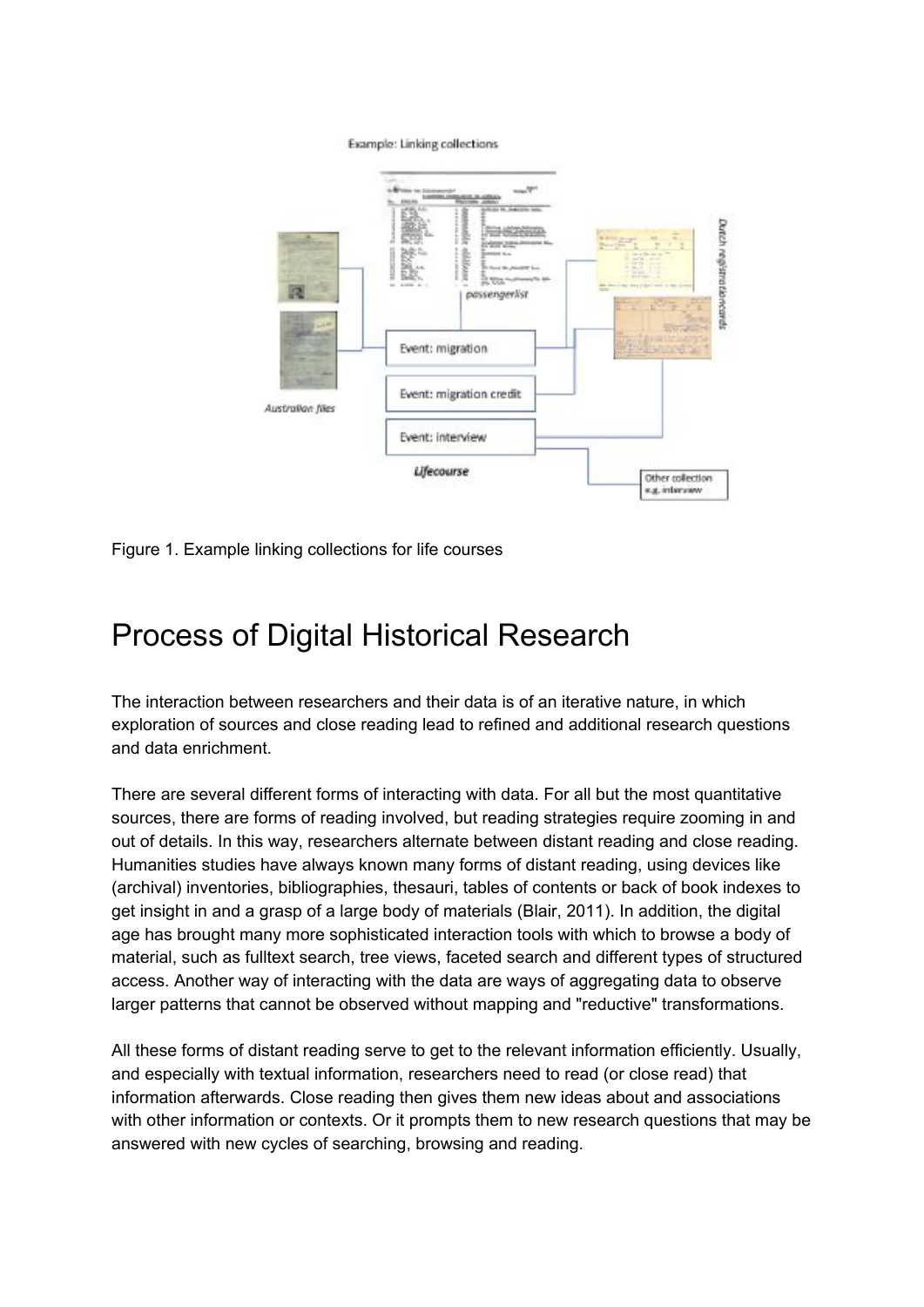Apart from the well-understood cycle of searching, browsing and reading activities, there are various other forms of interacting with data sources, such as combining, aggregating or summarizing information and different forms of analysing, in which a researcher finds previously unobservable patterns and relationships in a resource. In their History Manifesto, Guldi and Armitage (2014) call for the identification of patterns and trends in large data sets, because they "open new possibilities for solving old questions and posing new ones" (88) They put forward that historians have several methodological and heuristic tools at their disposal, which gives them an advantage in handling big data sets: "noticing institutional bias in the data, thinking about where data come from, comparing data of different kinds, resisting the powerful pull of received mythology, and understanding that there are different kinds of causes."(107-108). The order in which researchers interact with data are mostly unpredictable, which makes it all the more important to log the discovery and interpretation processes and make them traceable. Many research projects use the same types of interactions, but in each the choices and order of activities is unique, so without a detailed log, it's impossible to understand how interpretations are arrived at.

While digital resources make certain forms of searching information easier than 'classical' scholarly methodology, getting a grasp of the information contents of a large digital resource is notoriously hard. Of course, there is a difference here between classical and digital data sources and corpora. Paper data sources consist mostly of archival repositories, libraries, books and (printed or manuscript) texts and have a centuries old infrastructure of ordering and making information accessible, while making digital resources accessible has a tradition of at most forty or fifty years. Most of these methods still are derived from or analogous to the old scholarly methods of making data accessible, while there may be many more proper ways to regulate the interactions between researchers and their digital materials. With a few exceptions, however, these still need to be developed. Besser (2004) argues that this is the typical process of developing digital systems as complements or alternatives to analogue systems. The first versions of digital technologies are often a faithful copy of the analogue process, such as digital versions of the card-based catalogues in libraries. Gradually, the real affordances of the digital are discovered and implemented, thereby changing their roles and uses more fundamentally (Besser, 2004). At this point, research practice needs to adapt to these more fundamental changes.

It is a mistake to think that digital editions are in any way 'the same' as the analog sources they represent. For instance, photos and transcriptions of a text are both interpretations and different representations. Obviously, this is even more so if a source is turned into data, when many abstractions and normalizations are necessary to make data comparable. A few examples may clarify this:

A photo representation of a source is a visual reproduction, that may, however, vary with many parameters. Lighting, reflections, the use of color and color settings, the camera, resolution and post processing like (lossy) compression all influence both (human) legibility and fitness for use of other tools

There are many ways to transcribe a text. Traditions among branches of humanities differ a lot and range from an effort to transcribe 'everything' as faithfully to the original as possible to striving to produce a text legible for modern readers. If we include optical character or handwriting recognition and correction as a form of automatic transcription, it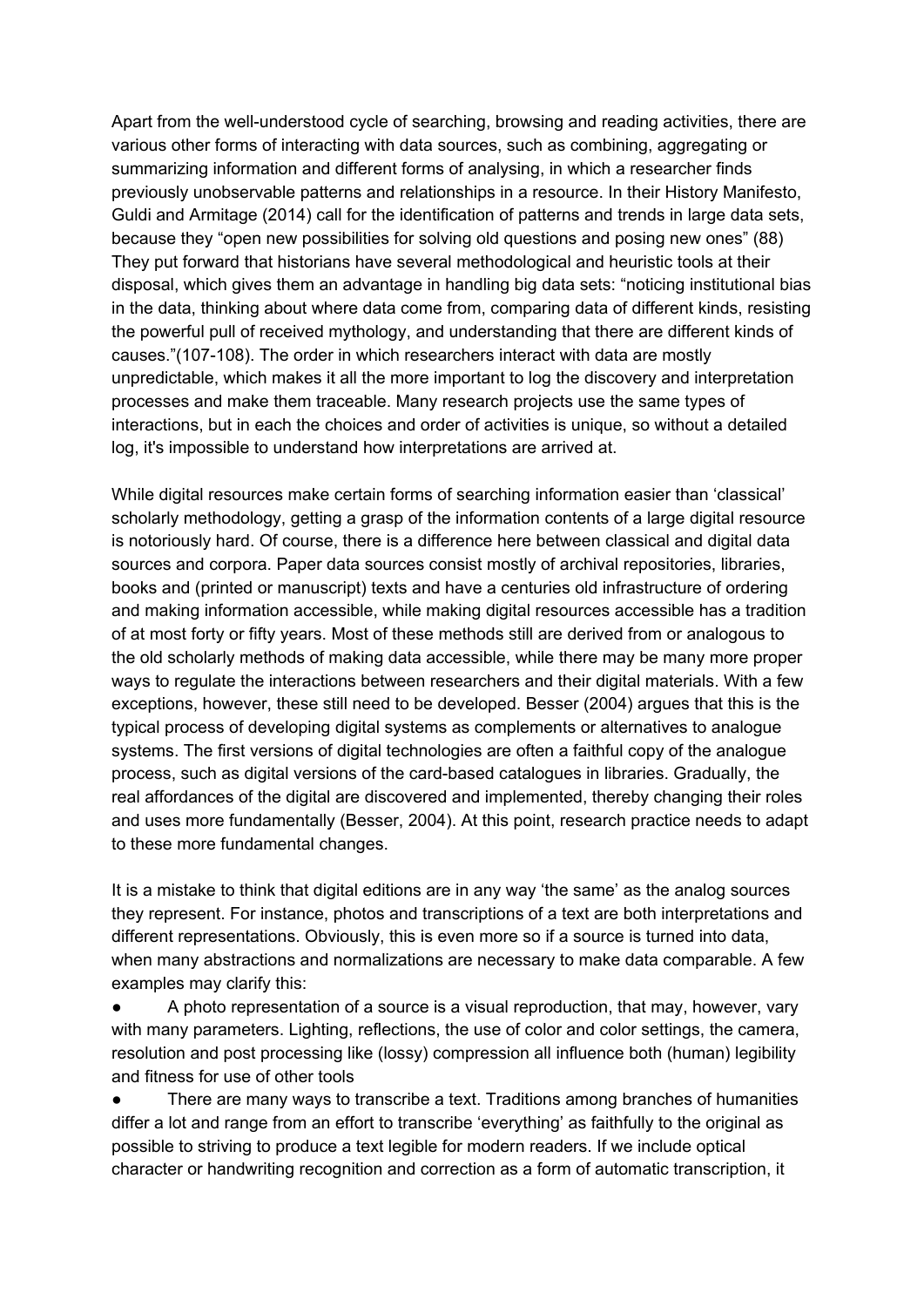becomes clear how many interpretative steps and (semi-)automatic transformations are actually required to obtain acceptable results.

● In digitizing a historical map, choices are made on which aspects drawn on the map to represent in the data and make operable. Turning a source into data requires modelling, which necessarily simplifies and distorts for the purpose of focusing on what is deemed most relevant. Which aspects are included in the model and which aspects are not is based on how the data is expected to be used.

In 'classical' source edition projects, that usually lasted several years, it was established that the only way to keep track of and account for the selection, elaboration and enrichment of sources, was to use formal criteria and record them (De Valk 1995). For the digital age, this has become even more important. Digital editing converts sources into data, often allowing near-instant re-organizing of the sources, which gives more flexibility but also more chances of losing track, not understanding what transformations have taken place and how to interpret the new organization. This is especially true for re-ordering based on non-formal metadata, such as fulltext search . It is easy to select all materials mentioning the same keywords, but it is not always clear whether they all refer to the same thing or are used in similar contexts.

The importance of interaction between researchers and digital data calls for a greater attention to the process and methodology of digital data interaction (Burke 2011, Huistra and Melink 2016). There seems to be no coherent methodology yet, but there are many best practices that have developed in decades (and sometimes centuries) of scholarship. In addition, computer science and tool development have also produced many useful tools, algorithms and practices that may save a lot of time and effort, but they also affect what is brought into focus and what is silently pushed to the background. As Putnam describes, keyword search often decontextualizes research and "deprives you of experiential awareness of just how rare mentions of your term were, of how other issues crowded your topic out in debates of the day" (Putnam 2016, 392).

#### Research focus

To answer research questions with historical data, researchers use either single datasets or clusters of related datasets. Usually these data clusters are seen as a source and a given, and they are not specific to any research question. But to create a historical narrative based on analysis of digital data, the scholar has to make choices in what data to select and use, how to organize, transform and analyze them, whereby interpretation takes places at every step. These choices affect how meaning is constructed, therefore are related to the research question that a scholar is trying to address. Answering research questions determines what is relevant in terms of the selection of data sets, what new links should be added to represent new knowledge, and in what way data points should be compared.

A high-level research question can be addressed in many different ways as it can often be interpreted in different ways. More specific and detailed research questions can be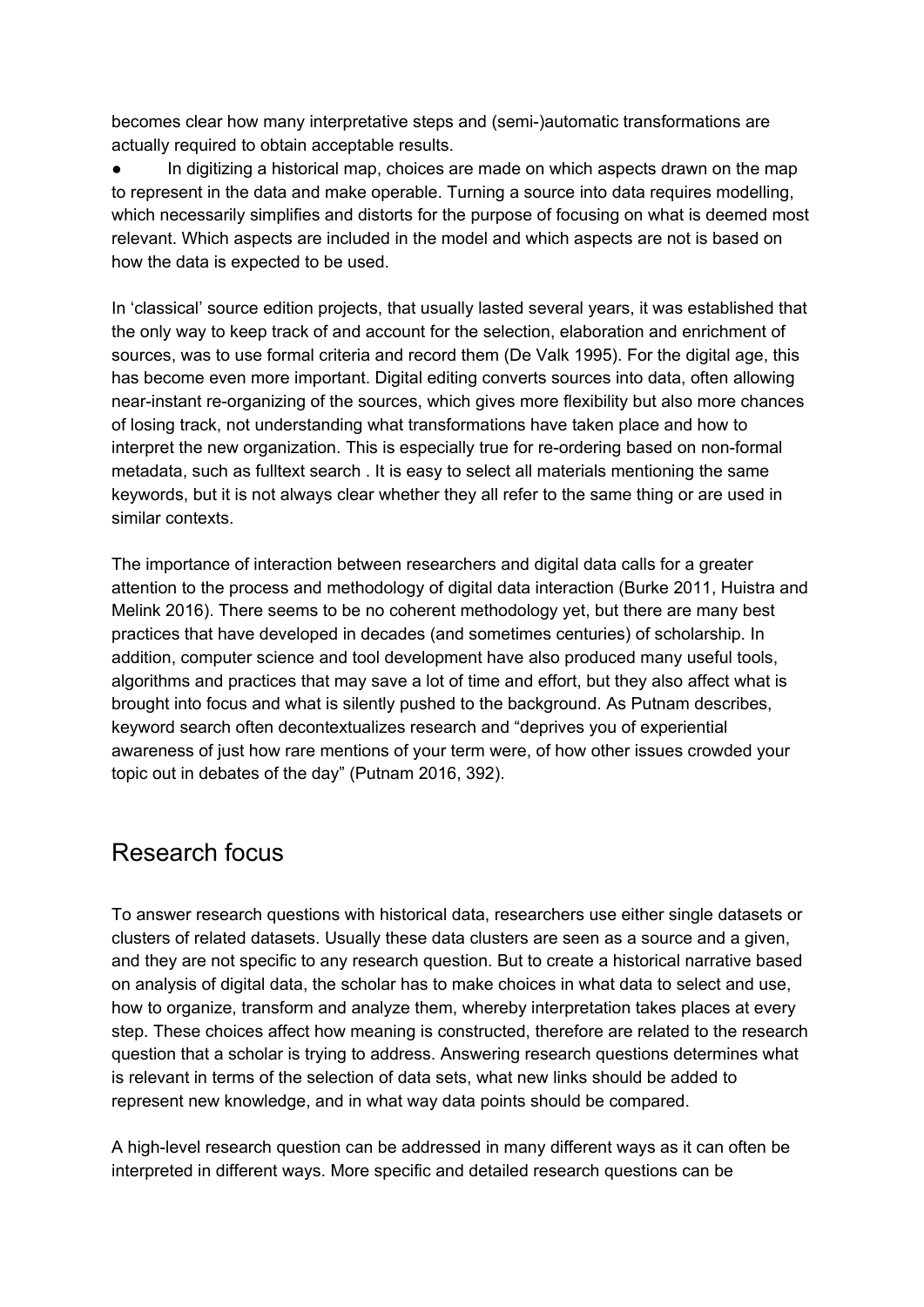answered more directly from the data, via specific lenses on relevant information axes. As explained above, data axes tie together common elements in different datasets so they contextualize each other and structure the data scope. Turning sources into data that can be used to answer research questions requires making them ready for querying and analysis. This is, as mentioned above, an iterative process consisting of many small steps that all transform and enrich the underlying data cluster. To illustrate this, in the events described on the migration cards from our case study, many consulate officials and other actors (employers, church ministers, social workers, etcetera) are mentioned, that are crucial for understanding the context of the migrants and the networks they were part of and that took care of them. Information about these actors can sometimes be gathered by combining scraps of information from the migration cards themselves, but often it is necessary to link the information to other sources, such as institutional information about the consulates from contemporary handbooks or from the institutional archival material kept at the Dutch National Archives. Church archives with both institutional information and personal archives from ministers or sources like personal letters contain dispersed information about the religious networks (that are different for each religion) and their backgrounds. Similar conditions exist for all types of individuals involved in the events. Of course, many different people were involved and only the key figures can be identified. This has important consequences for the data model that has to accommodate at least three different kinds of information: (1) more or less anonymous officials from many different backgrounds, as well as (2) serial information from institutional sources and (3) specific information the researcher gathers from dispersed sources. Putting them into one intricate model would greatly complicate the data scope but this problem can be solved by using an explicit model for core data about an individual, with links to unstructured (free text) data for other relevant information. This more specific information is often unique to a single source and does not have to be modelled explicitly as it will most likely not be used for structuring and querying data.

Transparent digital research includes argumentation for the steps taken and activities performed to arrive at a particular analysis and interpretation of the data, where the arguments are based on the research questions. Arguments for data selections can become complex when researchers include existing structured data sets, because they have to consider how their own research relates to and is affected by the process by which the structured data set was created. In the next section we discuss the type of steps and activities that are used to create a specific scope on historical data sets and how they affect interpretation. We can discern different types of activities, that together shape a data scope.

#### **Selection**

Selection is the activity humanities scholars have always documented most explicitly, also in the time before digital methods. In many ways, the selection of sources and of data has always been crucial and central to doing research. Selection can happen at any point in the process to add new data to a data scope, ranging from adding existing digital resources, but also digitizing collections that hitherto only exist in an analog form. In addition to the 'classic' forms of selection, of corpora, of documents and of parts of documents, the digital era has introduced some new, and sometimes subtle forms of selection that are still influential in shaping a data scope.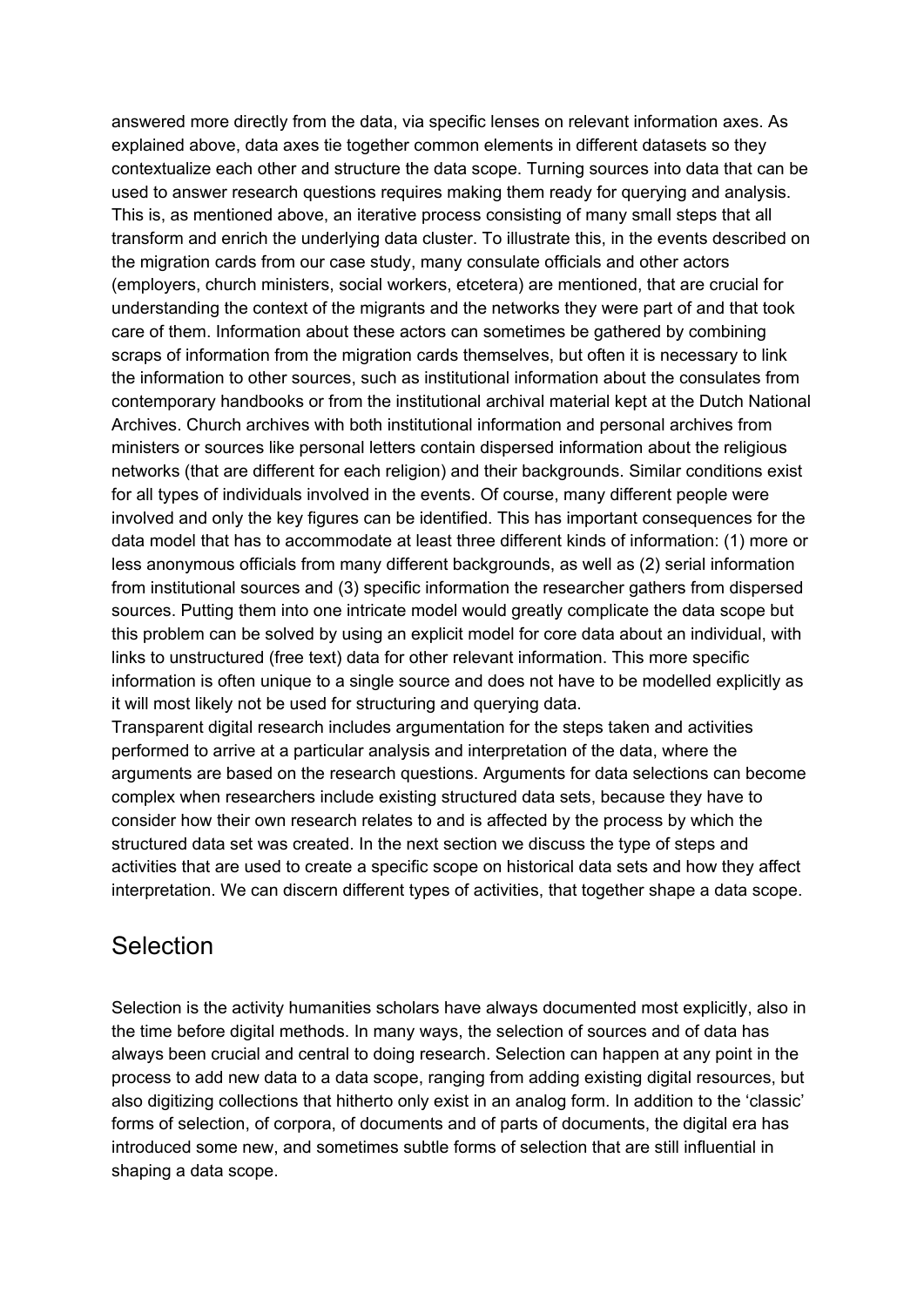For example, searching an online resources, be it the 'whole' internet by internet search engines or a specific corpus with more specialized tools, yields results that are selected by a combination of the querying terms used and the particularities of the search engine. While the query can be made explicit, the way the search engine produces results for it is usually impenetrable, because its internal workings are not published or because the combination of indexing and retrieval and scoring algorithms makes it too complex. Moreover, searchers tend to focus on the first retrieved results, which, especially with many total results, introduces a bias to what the search engine considers most relevant (Joachims et al. 2007). If the search engine searches a corpus that is not under control of the researcher, changes in the corpus will make results unstable over time, especially in combination with changes in the search engine software. So, almost all web search queries from ten years ago that would be repeated today, would return vastly different selections.

As Laura Putnam remarks, digital search results are presented stripped from their context, making them hard to interpret (Putnam 2016). A more subtle selection problem arises when the corpus that is searched contains selections that are not clear for the researcher and (should) raise many questions. While this takes too many forms to describe here, some examples may illustrate these questions. For instance, in archives of national media outlets (newspapers, radio and television broadcasts) which specific outlets are included and which selection choices were made (Hitchcock 2013)? Are there any missing editions or broadcasts? Are there any that are too badly damaged to allow useful digitization? If the search engine offers full text search of OCR'ed materials, what is the variation in OCR quality across materials spanning decades or centuries? To what extent and in what way were OCR errors corrected? In composite corpora on the internet, how does the search engine deal with texts in different languages? Are non-western language materials included and if so, has there been an effort to reconcile e.g. author and place names? If the search engine index contains curated keywords (for example a library catalogue), to what part of the collection have they been they applied and how consistently? If an archive digitizes its collections, which parts are digitized? In what way? Is the whole collection searchable, or just parts of it? With all these questions the main problem is how scholars can tell what is selectable and understand how the provided methods of access shape their views.

Even many classic selection procedures would present a researcher with too many results to read or include into the research. An automated search often returns much even bigger selections. The ways of making digital search return smaller result sets, often differ substantially from analog research methods, as they include forms of extended querying: a researcher may choose to include only the results published most recently, or with a high user rating, or in a specific language, etcetera. All these practices are necessary and legitimate, but they should be accounted for, as they help to shape the scope of the data that is used to address research questions.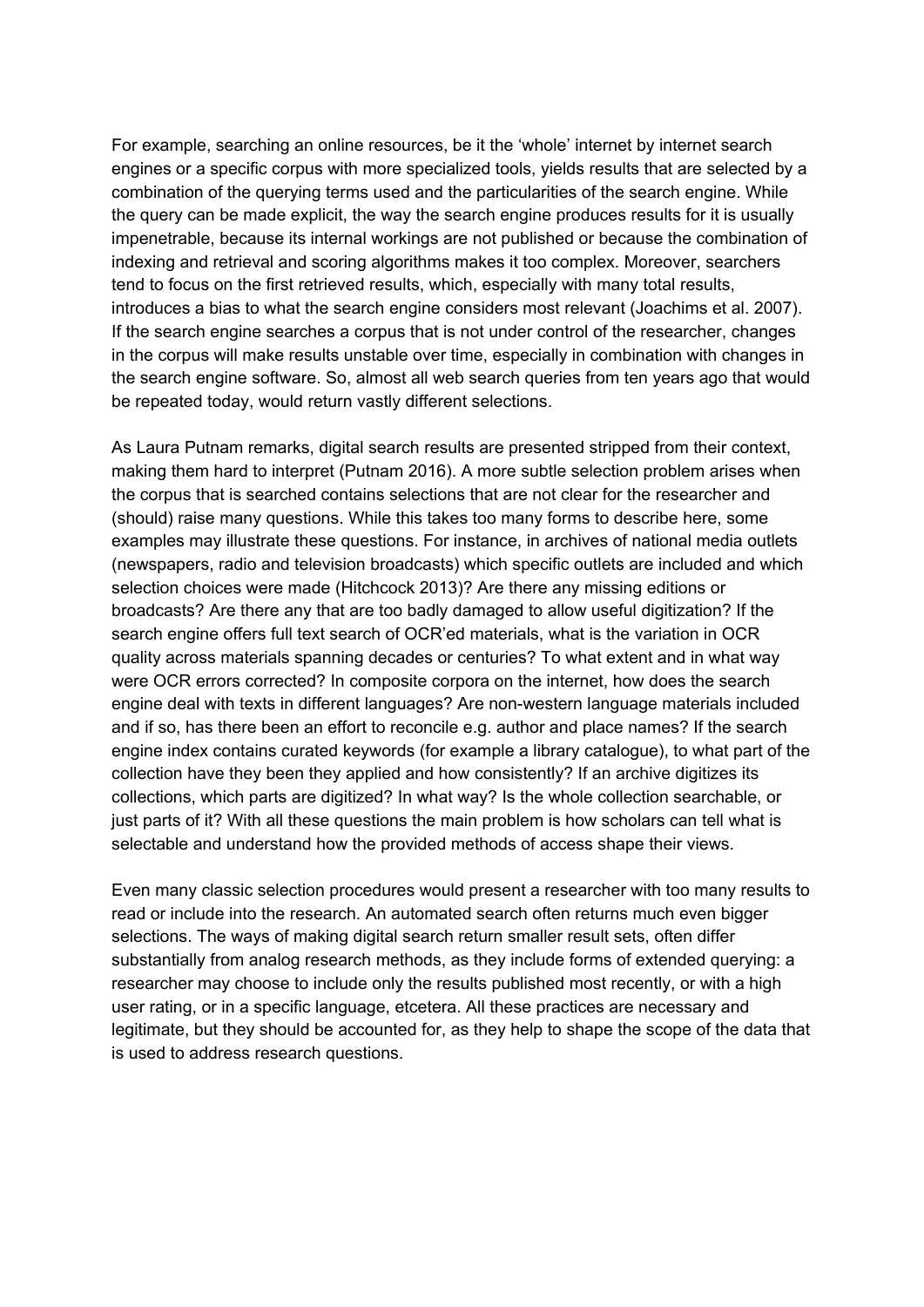#### Modelling

Modelling according to Willard McCarty is "the heuristic process of constructing and manipulating models", where a model is "a representation of something for the purposes of study, or a design for realizing something new" (McCarty 2004, 255). Examples of modelling are identifying events and persons in migration cards to understand and analyse the interactions between migrants and their environment, or establishing relations between actors in early modern creative industries to investigate how these industries flourish in some places but not in others. Modelling is a core activity of any digital approach, as "models are fundamental to computing: to do anything useful at all a computer must have a model of something, real or imaginary, in software." (257) and to use a model demands "complete explicitness and absolute consistency" (255) To search through a digital image archive, a computer needs both a representation of the images (as sequences of bits on a disk and as sets of color values and coordinates for displaying on a screen) and of any metadata structured in a fixed set of fields to allow a computer to retrieve images in response to query. Higher level analyses, for instance of life courses that connect persons, locations and events across heterogeneous sets of digital sources--be they text, image, audiovisual or geographical data--require higher level models.

According to Flanders and Jannidis, data modelling is a critical tool and a central activity in Digital Humanities research (Flanders and Jannidis 2016). The increasing usage of digital tools shows that many scholars make use of explicit models, but often the role and impact of model construction go unreported in digital historical research. To create a data model that is relevant to a research question, and transform digital source materials to fit that model, requires many modeling assumptions and data wrangling steps. For instance, what happens with metadata records that are incomplete, how are uncertainties in names and dates dealt with, to what extent are names disambiguated and variants mapped, how are similar data dimensions (e.g. entities, events, topics) in data sets with different provenance harmonized? Treating these steps as mere data preparation removes an important part of the interpretive process from scholarly debate.

We argue that it is not enough to describe or publish the data models themselves, as the process of constructing them is important as well. Computational models, "however finely perfected, are better understood as temporary states in a process of coming to know rather than fixed structures of knowledge." Computers "are essentially modeling machines, not knowledge jukeboxes." (256) It is therefore not only important to describe the models that are used in digital history research, but also the modelling process and how it contributed to increasingly nuanced and insightful interpretations.

Explicit modelling of data is often done based on one or multiple schemas, with the goal of retrieving information from it. This determines the dimensions in the data that are relevant for the research, and requires abstracting the data; modelling should emerge from the research questions. The schema describes which elements in the source data are relevant and how they are related to each other and in this way it defines the dimensions that will be used as data axes in the data scope. This in turn requires intimate knowledge of and experience with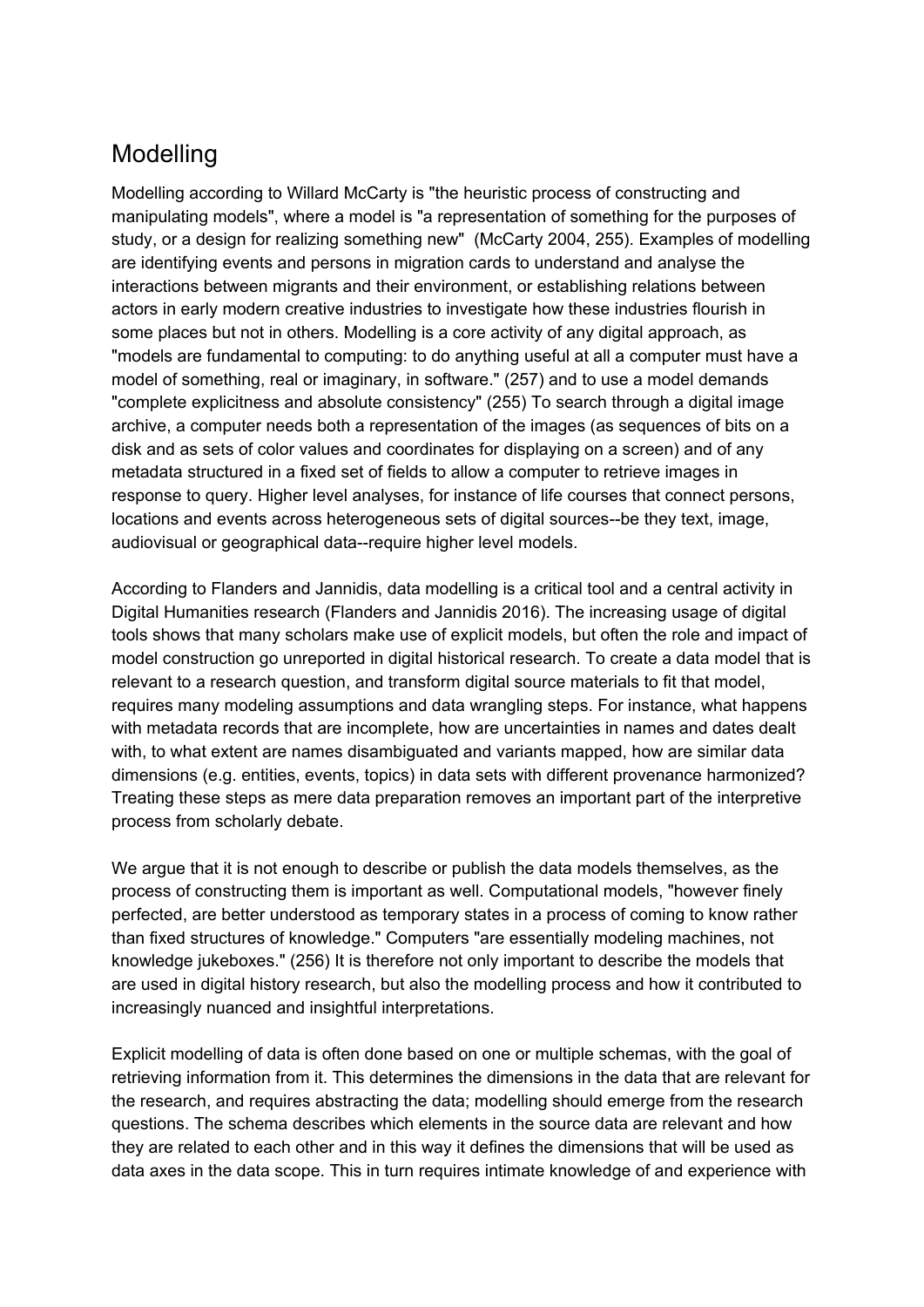the sources. Without a solid understanding of the sources, it is hard to know what to model and to describe it in a schema.

Modelling is an iterative process, with many additional activities to transform data, e.g. selecting, normalising, linking and classifying, during which thinking errors are uncovered and subtleties in the data are found that suggest changes to the models. "In the initial stages of use, th[e] model would be almost certain to reveal trivial errors of omission and commission. Gradually, however, through perfective iteration trivial error is replaced by meaningful surprise." (256)

As researchers gradually develop their knowledge about a research topic and adjust their understanding of it, they need to adjust the schema. Because of this, only the parts of the data cluster that are needed for answering research questions should be subject to modelling. In many cases, researchers have the tendency to over-model their sources, trying to include all phenomena they encounter and add many dimensions to the model that add little to interpretation but make it more difficult to grasp and analyse. The results of this are a convoluted schema and data that are both difficult to comprehend and hard to query, which defies the objective of information retrieval. As resource data sets are often incomplete, it pays to keep models simple. As an example, we are building a 'charterbank' of all Dutch charters from the Ancien Régime to collect basic information about charters dispersed over many different archives in a single place and to enable researchers to do serial research on them, something that was previously impossible. The basis for this data scope are the charter descriptions in digitized archive inventories compiled by many different archivists over a very long period. The variation in these descriptions is enormous and in modelling we decided to use a very simple, restricted model, in which only the inventory number, the date, the inventory description and a link to the original url were compulsory. We do include information from other fields such as the regest (abstract) and a thumbnail of scans for searching if they are available. Making more than these aspects compulsory would exclude the majority of the charter descriptions, because usually available charter information is very summary. Bringing more into the model would either require all sorts of transformations to harmonize the differences or result in a resource that would be hard to query because of all the deviations and exceptions. But even more importantly, most charter descriptions from the various digital archives are very simple and extended information is only available in a small minority of cases. In this way, a model that would cover all sorts of exceptions and extended information would raise expectations about information accessibility for all charters in the charterbank, that cannot be met.

Modelling can be seen as the activity to create a frame of reference, such that heterogeneous data can be mapped or transformed to fit this model, whereby many assumptions are made, and create data axes on which resources can be compared.

#### Normalization

Normalization of historical data is the process of bringing surface forms expressed in data back to an underlying standard form. This is one of the older problems in digital history, that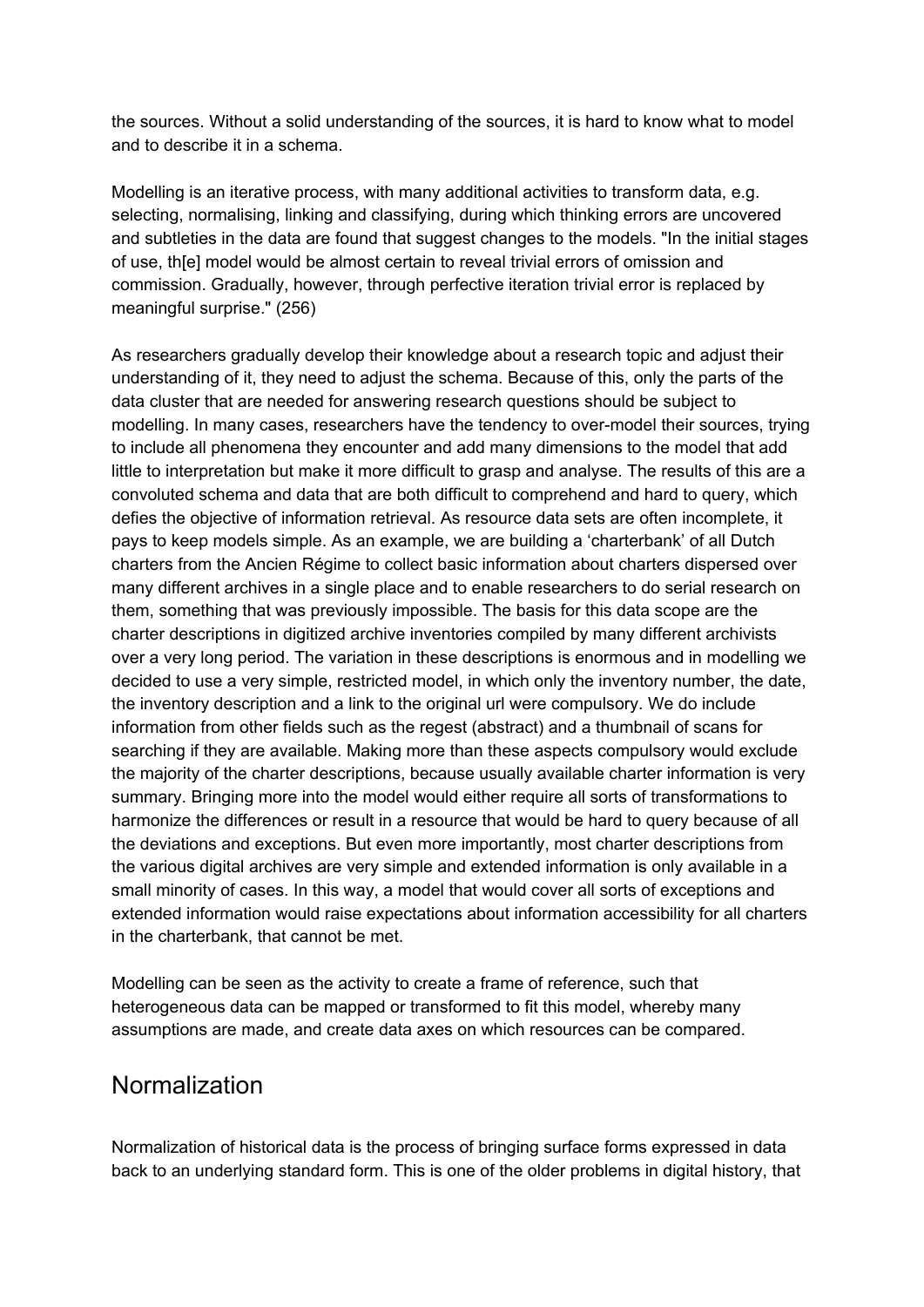was already present in the 'classic' use of digital methods in history, for the 'cliometrics' type of research. For instance, in the introduction to the volume about Dutch shipping on Elbing, Thomas Lindblad writes: "The structure of a database needs to adhere as closely as possible to the form in which the information is given in the source so as to make data entry and checking easier. It is advisable to keep modifications and calculations at the stage of data entry to an absolute minimum. The database thus becomes a near-replica of the source in machine-readable form. This approach, however, implies that a fair amount of preliminary processing has to be done before any statistical analysis can be undertaken, e.g. with respect to standardizing alphanumeric information, as well as linking individual entries and aggregations of numerical data. As a result, the original information is often used in a modified form. This, in turn, may be accomplished by either replacing the original data or by adding supplementary variables." (Lindblad 1995, 394-395)

Computer science has provided us with many sophisticated methods that are not confined to a single database. Especially the use of linked data technology promotes the addition of normalized data as an extra layer in a data cluster. An example of the events in the Dutch-Australian emigration case study illustrates this. The emigration travel by ship was recorded in different sources, among which Dutch emigration cards, Australian immigration cards and shipping lists. In many cases the travel dates for what must have been a single travel differ slightly or even considerably between different sources for a variety of reasons, mostly related to human error either in the original documents or in manual transcription as part of the digitization process. Reducing variation requires several steps, first establishing a canonic list of ship travels, and then linking all emigrants to the appropriate journey. For a large part we can employ digital methods that may correct small variations in dates and triangulation of evidence, but if deviations are too large (for example a typing error in the year), human decision is required.

The use of data sources with different abstraction levels makes data clusters layered. Where sources introduce data with different origins to the cluster, adding abstraction layers adds additional interpretations to the cluster, that transform the view of the underlying sources. This should be transparent and explicitly considered in the source criticism.

#### Linking

Linking is establishing explicit connections between objects in the data sources that are not there from the beginning. This includes processes like identification, deduplication and normalization, all aimed at extending information about a single object or phenomenon (Klein 2017). Any form of hierarchization may also be performed by linking, for example to an authoritative source, but should be seen as a form of classification. Thus, taking a rather trivial example, one source may contain the birthdate of a person, while another contains data about occupations and a third has data about dates of death. Linking them to a person integrates these snippets of data without changing the original data of any of the sources. Another result of linking may be to connect different witnesses of an event from multiple sources, thus diminishing (human) errors or hiatuses that exist in a single resource. The aim is often to harmonize heterogeneous datasets to create a single integrated, consistent and unambiguous dataset (Ashkpour, Meroño-Peñuela and Mandemakers 2015). As historical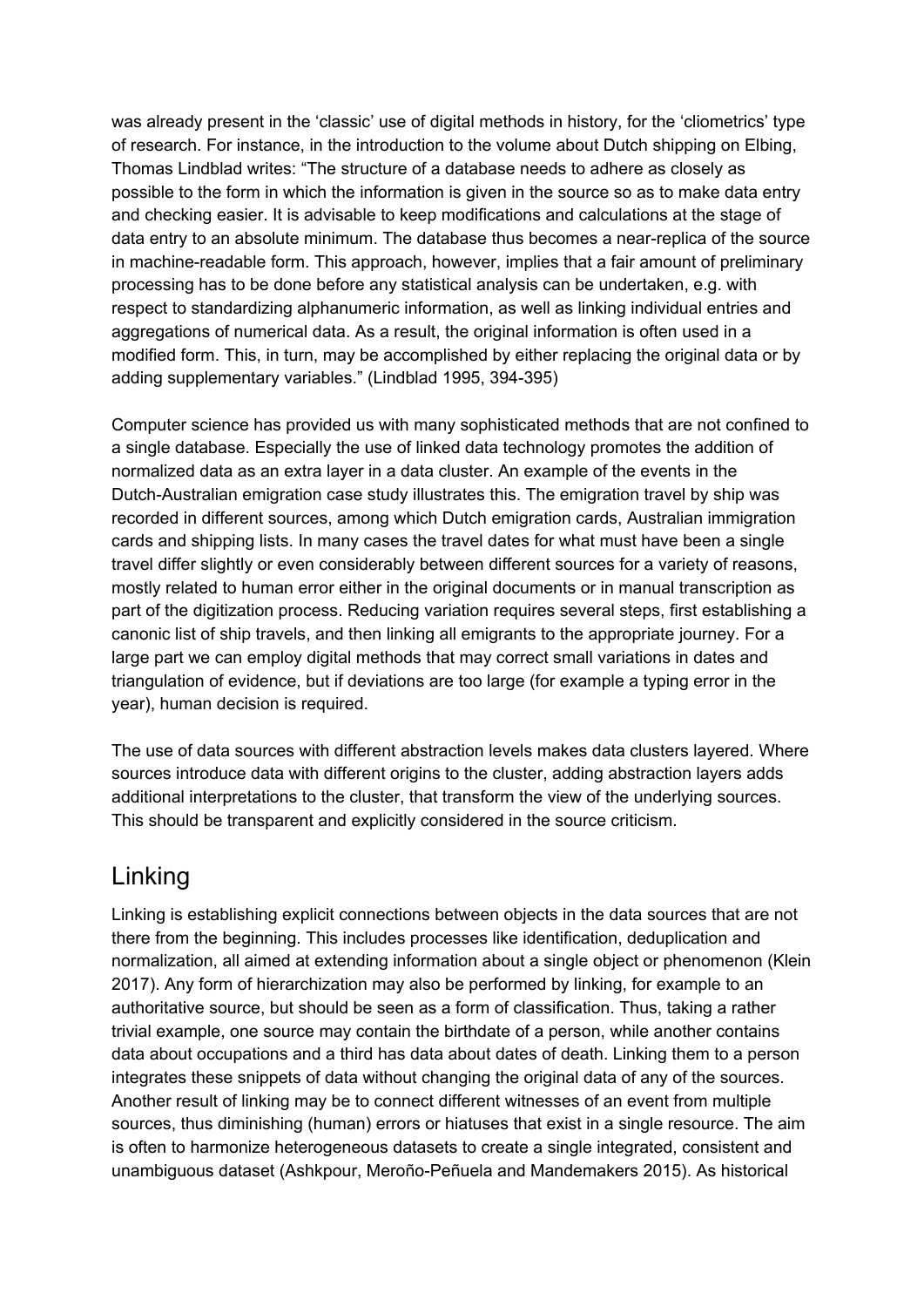materials are rarely complete, consistent and unambiguous, harmonization in the context of historical research is only partly attainable and each process of harmonization should be tailored to a specific (set of) research question(s) (de Boer et al 2015).

Linking data from different sources and different data types has an impact on how different interpretations become less or more salient. As a case in point, in the archive of letters between William I, Prince of Orange and his correspondents, frequency-over-time analysis reveals a dip in the correspondence between William of Orange and his cousin Günther, Earl of Schwarzburg, around the year 1570 (Hoekstra 2007). Considering the data by themselves allows for many interpretations. Connecting these data to geographical information of William's whereabouts brings certain interpretations to the front, while pushing others to the background. In this case, the knowledge that William was staying with his cousin Günther at the time foregrounds a simple explanation of this dip.

Linking data in a data cluster is an interactive process, that is guided by the research focus. Usually, there is no blueprint for the eventual shape or content of a data scope. Similar to the other activities, linking data inside a cluster is an iterative and non-linear process involving different stages of discovery, normalization, data ordering, classification and extending the data cluster with datasets that provide additional information, a missing viewpoint or context.

Data sets can be linked according to different discipline-specific theories or frameworks and on many different axes, which can be specific and concrete (persons, organisations, roles, objects, locations, dates or events), or more implicit and intangible (themes, topics, genres, sentiments, political views). At the same time, possibilities for data linking across datasets depend on the schemas of the datasets as well as the way data have been entered into the structure of the schemas. While there are ways to link qualitative data or data with a lot of variation, different layers and chains of imperfect transformations make data clusters impenetrable for researchers. To return to our events example, if we have an extreme case in which we use (imperfectly) OCR-ed descriptions of events, and use Named Entity Recognition (NER) tools to mine these for names of institutions and persons, but do not have the opportunity to disambiguate and identify these, then linking these NER names to other resources results in an unreliable resource with many faulty and missing links.

Linked Data offers a convenient way to link varied data and datasets so they can be semantically queried. To make linked data work for effective querying and analysis, it is usually necessary to add several layers of structuring and equivalence. From this necessity have come efforts to conceptualize the structured parts of data linking as *scientific data lenses* (Brenninkmeijer et al. 2012). A scientific data lense is a view on a linked dataset that determines that certain sets of entities or concepts represent the same thing. An example is the linking and normalizing of occupational roles in historical census data (Ashkpour, Meroño-Peñuela and Mandemakers 2015). Occupations and their terminology change over time, but depending on the purpose, some occupational or terminological variations should be considered the same or not. Grouping different terminology representing the same occupation requires a research-specific lense that explicitly models which occupations are equivalent in the context of the research question (Zijdeman 2016).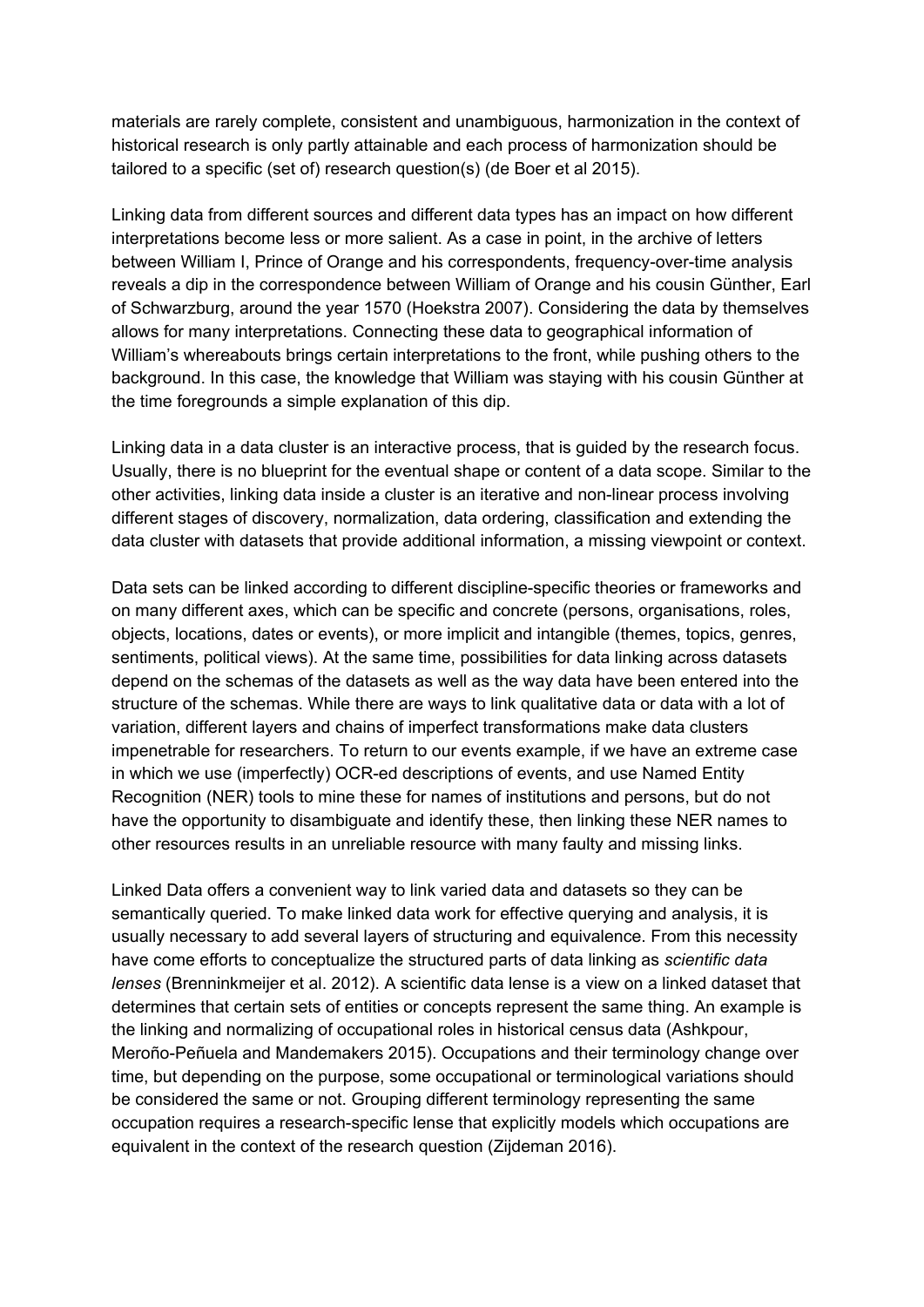Lensing allows multiple views for specific contexts of a researcher, a research question or project, without changing the underlying data. A scientific data lense is different from a data axis. A data axis represents a data type that occurs in multiple datasets and can serve as a dimension on which these datasets can be linked. A scientific data lense typically determines the equivalence of specific entities. With digital data, such lenses can be stored, shared and repeatedly used to provide different users with the same sets of views on the data. Ockeloen et al (2013) describe a methodology for keeping provenance.

To illustrate the concepts of data scope and scientific data lense and how they are related, consider an network analysis of the network around the Dutch-Australian emigrants. Among the people in the network are subsequent ministers from the Dutch Reformed Church, who were themselves both emigrants and part of their church in which they performed social and religious services for the migrants that belonged to it, but they were also part of the community. To study the role of the ministers, the researcher can define a scientific lense that includes an equivalence relation between the two minister, treating them as a single entity for analysing the relation between the Dutch Reformed Church and its minister in Australia. This equivalence relation is valid within the context of this specific research angle, but not necessarily in different contexts. The equivalence changes, and thereby the scientific lense, when the focus is shifted to the communication between the ministers and their families in which they are no longer representatives of the church but two family member among different families and migrants among other migrants. So the equivalence is specified to their role as representatives of a church, while in another context they primarily migrants. If these two analyses are both used to address a single research question regarding the Dutch-Australian migrants, the two scientific lenses are part of a single data scope.

#### **Classification**

Classification is the reduction of complexity by grouping (data) objects into predefined categories, or classes. It "serves two purposes, each important: by grouping together objects which share properties, it brings like objects together into a class; by separating objects with unlike properties into separate classes, it distinguishes between things which are different in ways relevant to the purpose of classification." (Sperberg-McQueen 2004, 161) There are many different ways to accomplish this, using external classification schemes. This is always interpretative, whether existing classification schemes are used or new schemes are developed during analysis. Classifications act as interfaces that mediate between researcher and data, making "some kinds of information more accessible and some less." (Erickson 2013, 140) Therefore, classes and properties used to classify should be relevant to the research question.

For example, the registration cards of post-World War II Dutch-Australian migrants record all interactions between the migration officers and migrants. They range from passport and visa issues, to intermediation for migrants who lost their jobs, fell ill or committed a crime. To get a grip on the events, we classify them into eight different categories (like legal issues, finance, employment, health, etc) which reduces complexity and makes it possible to count and compare. Such classifications allow both quantitative analysis (how often were migrants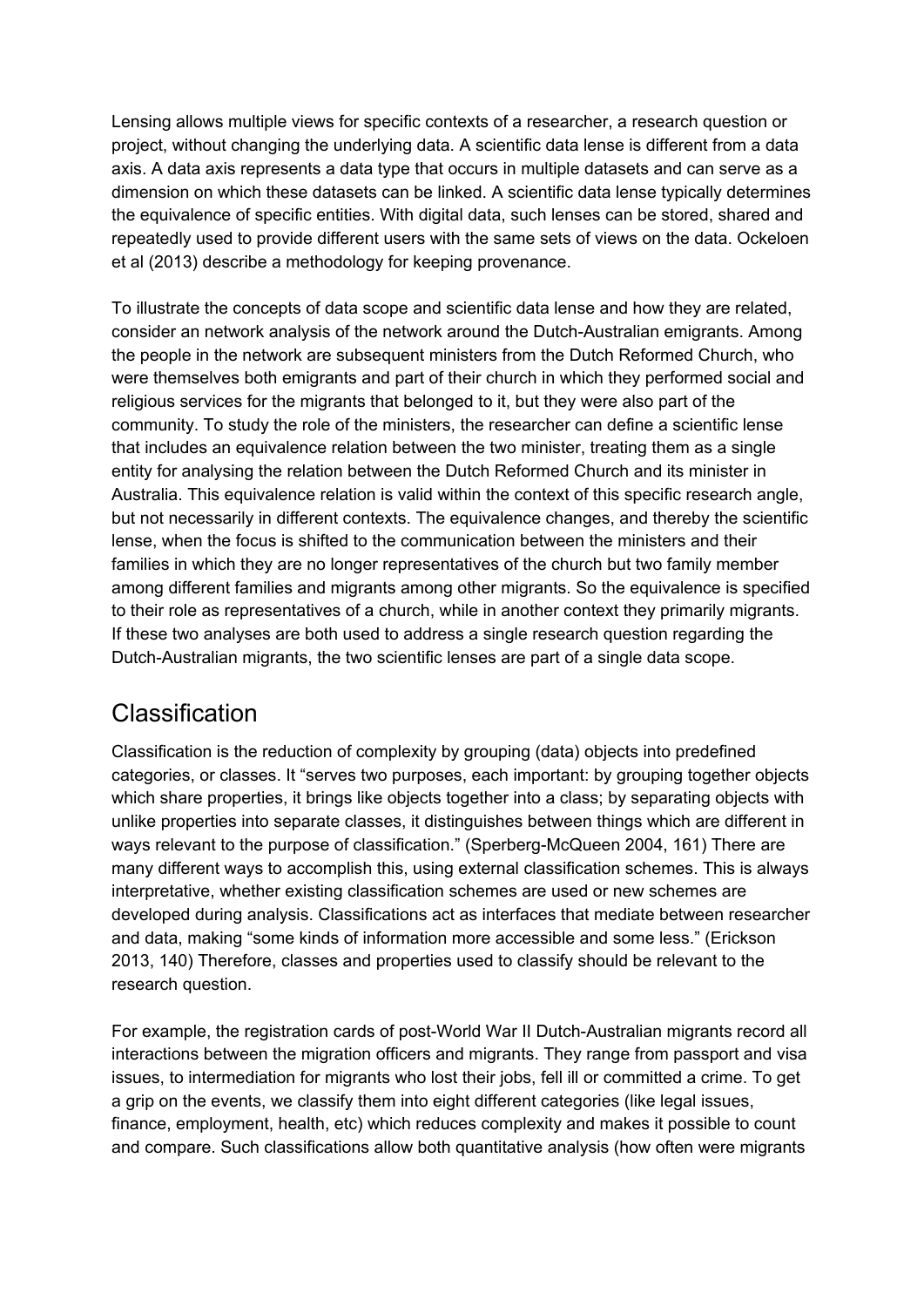confronted with legal issues, or how many of them) and qualitative (which legal issues came up and at which points in emigrants' life courses).

A typical problem with topical categories is that there are almost always ambiguous cases that either fit in multiple classes or in none of them or where it is hard to decide clearly whether they belong to a certain class or not. "Classification schemes necessarily involve some theory of the objects being classified, if only in asserting that the objects possess certain properties." (Sperberg-McQueen 2004, 162) There are many assumptions underlying classification, which, apart from theoretical assumptions, include the relevance of classes to both the dimensions of the research question and research data, the relevance of properties in defining class membership, and the assessment of whether an object possesses a property or not or to some extent that is enough to be considered a member of that class. Scholars should carefully consider these assumptions and report these considerations where they are non-trivial. "At the extreme, the assumptions underlying a classification scheme may become effectively invisible and thus no longer subject to challenge or rethinking; for purposes of scholarly work, such invisibility is dangerous and should be avoided" (Sperberg-McQueen 2004, 162).

Data axes with multiple facets of classification (e.g. the person axis can be organized on occupational role, age group, gender, place of residence, decade of birth, etc.) make it possible to reduce complexity and create a focus with specific views on the data using combinations facets. Faceted classifications allow a data-driven process of creating data scopes, by selecting data based on a combination of facets from multiple dimensions or taxonomies. Upon discovering a digital resource of interest, historians can use a combination of facets to prepare a scope on the data cluster to contextualize that resource along related data axes. For instance, zooming in on part of a data cluster based on certain historical periods and regions and a set of occupational roles of persons, provides a focus on the interactions of people in specific professional domains, such as female Dutch emigrants with an agricultural background migrating to Western Australia in the 1950s.

In historical research on large digital datasets modelling and classification are often grounded in what a historian discovers as being relevant dimensions in the data.<sup>1</sup> Ansley Erickson asks: "How can we organize information and keep it accessible in ways that will facilitate our ongoing thinking and writing, if we acknowledge changing focal points or areas of interest?" (Erickson 2013, 133) Over the course of a research project, the research questions and focus and the understanding of the materials may shift, requiring shifts in classification. Generic classes such as person, location, date and event are robust against shifts in research focus and data modelling, but may not be specific enough to be useful in bringing out relevant new meaning and interpretations. More specific classifications on the other hand are more susceptible to such shifts, and may become obsolete or require redefinition of classes and reclassification of data, which in turn would require further reflection on and discussion of the underlying assumptions.

<sup>1</sup> In this sense, a bottom-up construction of relevant dimensions or facets is related to bottom-up coding in grounded theory (Star 1988, Glaser and Strauss 1967)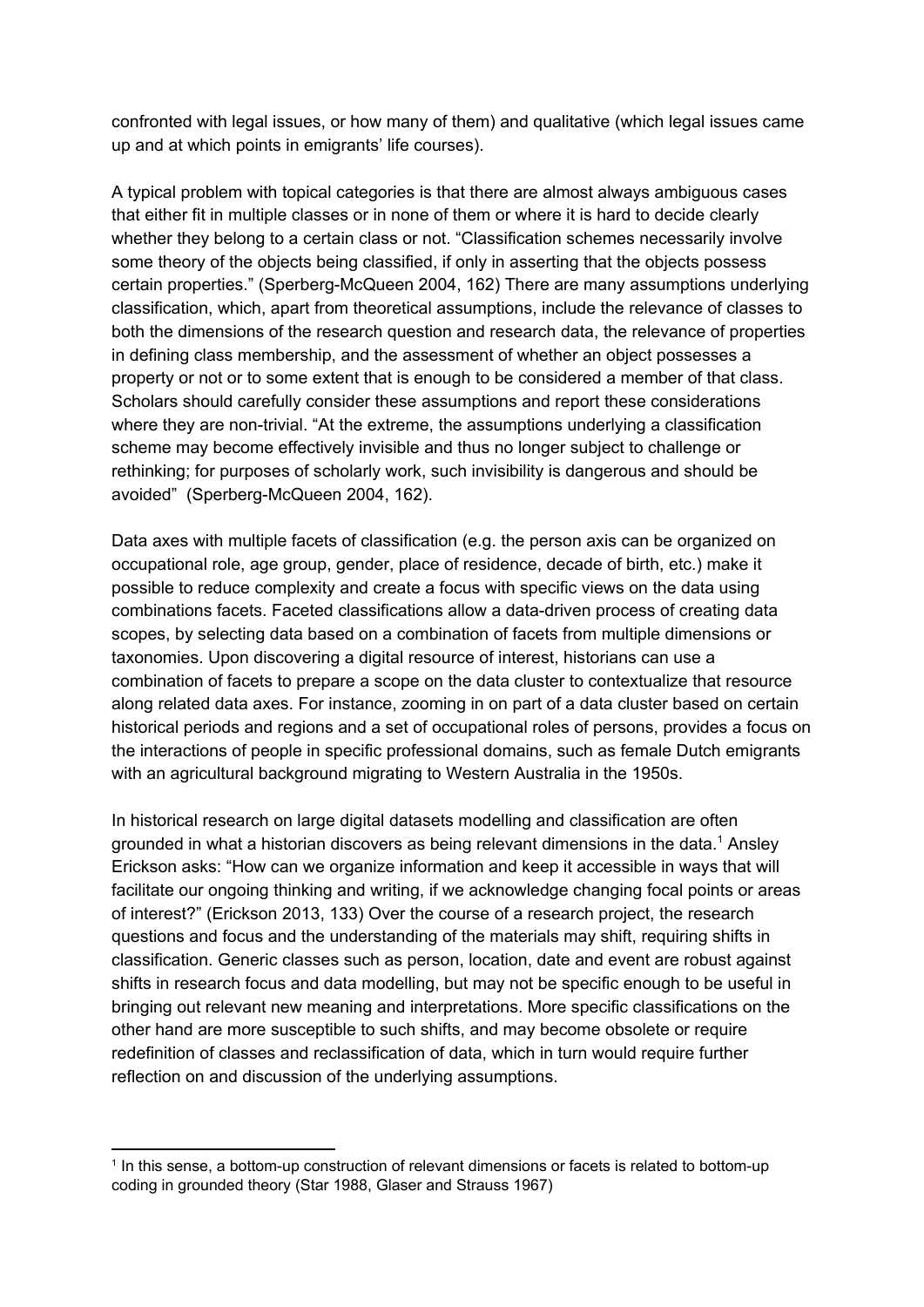#### Automatic classification and big data

The interpretive aspect of classification is important when considering the volume of data to be classified. Small datasets allow more detailed modelling and classification than very big datasets, mainly because of the amount of work involved. Christof Schöch points out an important distinction between smart data and big data, where smart data is "semi-structured or structured, clean and explicit, as well as relatively small in volume and of limited heterogeneity" and big data is "relatively unstructured, messy and implicit, relatively large in volume, and varied in form." (Schöch 2013) Automated classification, such as done by Named-Entity Recognition and statistical Topic Modeling tools for text, and face and object recognition tools for images and video, offers a way to add explicit structure to big volumes of data. The quality and usefulness of the classification is of course partly determined by the underlying quality of the data (bad OCR quality often leads to unusable classification results), but the main point is that these tools incorporate the same aspects of modelling, selection, normalization, linking and classification. Topic modelling is a tool described by Graham et al. (2015) as part of the historian's macroscope to automatically detect topics in a large collection of text documents, and classify words in these documents as belonging to one of these topics. This technique requires a definition of the elements in the data to identify (e.g. terms are single words or multiword phrases), selection (e.g. which documents to include, which terms can be considered stopwords given the nature of the data), normalization (deciding which punctuation is irrelevant and can be removed, and which variations of word forms to conflate to a single stem), linking (of occurrence of the same word across multiple texts) and classification (assigning each term occurrence to the most appropriate topic). Intimate knowledge of the digital sources helps scholars to make informed choices in configuring the tools and interpreting the outcomes, that is, in shaping the resulting data scope so that it offers useful perspectives for the research questions and goals.

### Data scopes

Data collections and data clusters are mostly static concepts. While they may contain many different patterns and connections, most these remain latent until they are made explicit by some form of ordering, categorization, or analysis and interpretation. All these actions require some form of interpretation that is guided by the focus of the research. A data cluster is usually relevant for multiple research questions and different perspectives. Therefore, methods that support querying and analyzing a data cluster should cater for different views and different questions, even if this may require new iterations of enrichment and data linking. Data scopes transform the relevance of a generic data cluster towards specific questions. Moreover, they allow source criticism from different perspectives by zooming in and out along different data axes, to identify and call into question various artefacts of the data.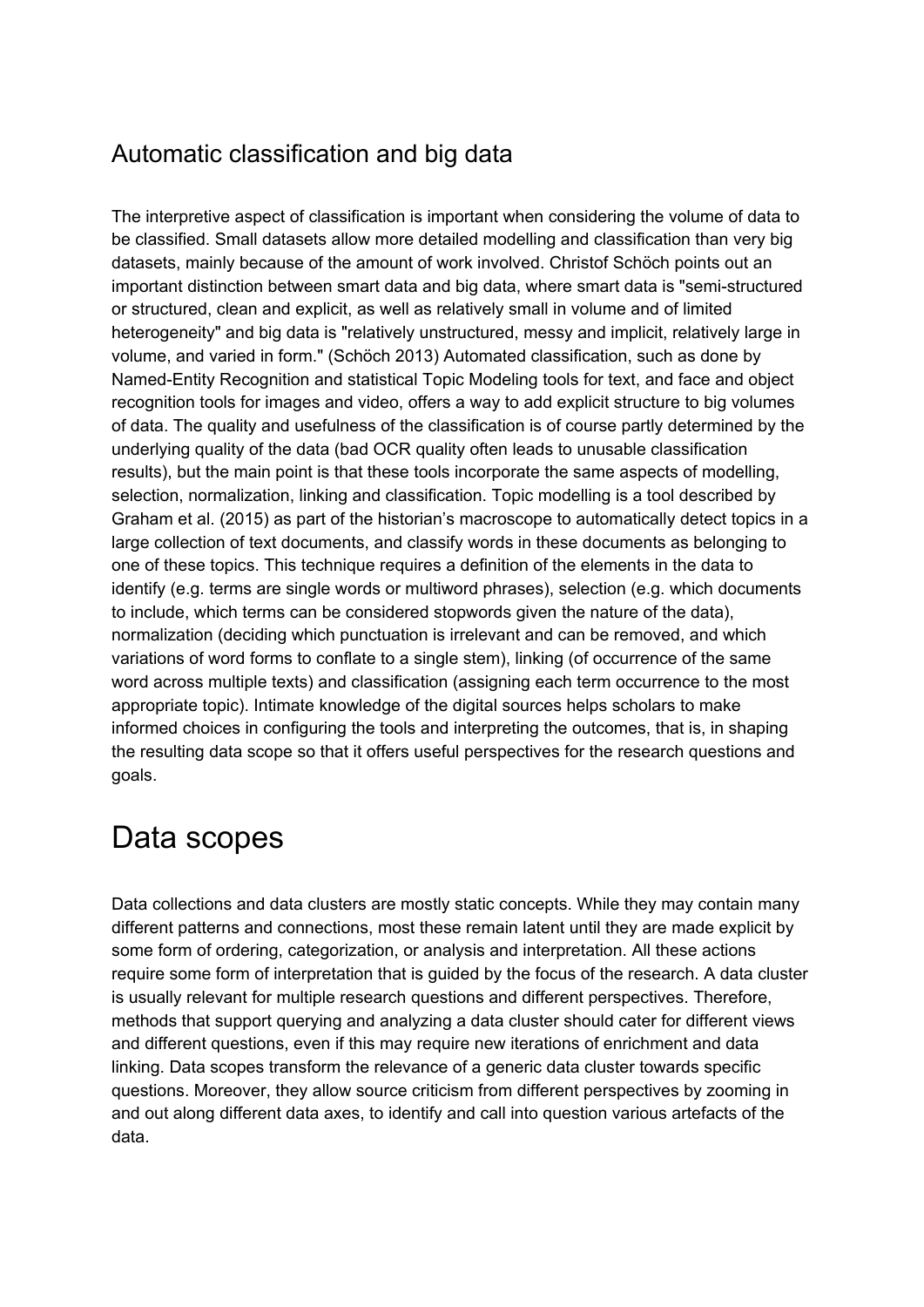For research, a data cluster may be a starting point, but it is elaborated, transformed and enriched in the course of a research project. We do not pretend that there is a one-size-fits all solution or that this is even desirable. What we do propose is to treat collecting, comparing and elaborating data and data sets as a coherent and essential part of research and to create methods for systematically incorporating all these steps and provide the possibility to critically examine them. We would propose to conceptualize this whole process as data scopes, in extension of the metaphor of the macroscope as used by Graham et al. (2015).



*Figure 2. Schematic visualization of the iterative process of creating a data scope*

The starting situation in creating a data scope is a researcher with a research theme or topic and a high-level research question, who approaches a data cluster as basic material for research. Transforming a data cluster into a data scope is a stepwise and iterative process, in which the data resource is enriched and transformed by the researcher's activities. For other researchers to assess a data scope, each of these steps should be documented as annotations of provenance on the data (de Boer et al. 2016), and described in addressing a research question. As Ben Fry explains about visualizing data, it requires a long chain of steps to arrive at a visual representation that provides useful insights, but it is crucial to be transparent about the process that led up to the visualization (Fry 2007), otherwise it is impossible for others to understand what they see. To refine a research question, researchers have to identify the dimension of the information in the (data) sources that they will use and modify for their research focus. This is a process of defining data axes in the data cluster. Productive data axes have the ability to link different data resources and to turn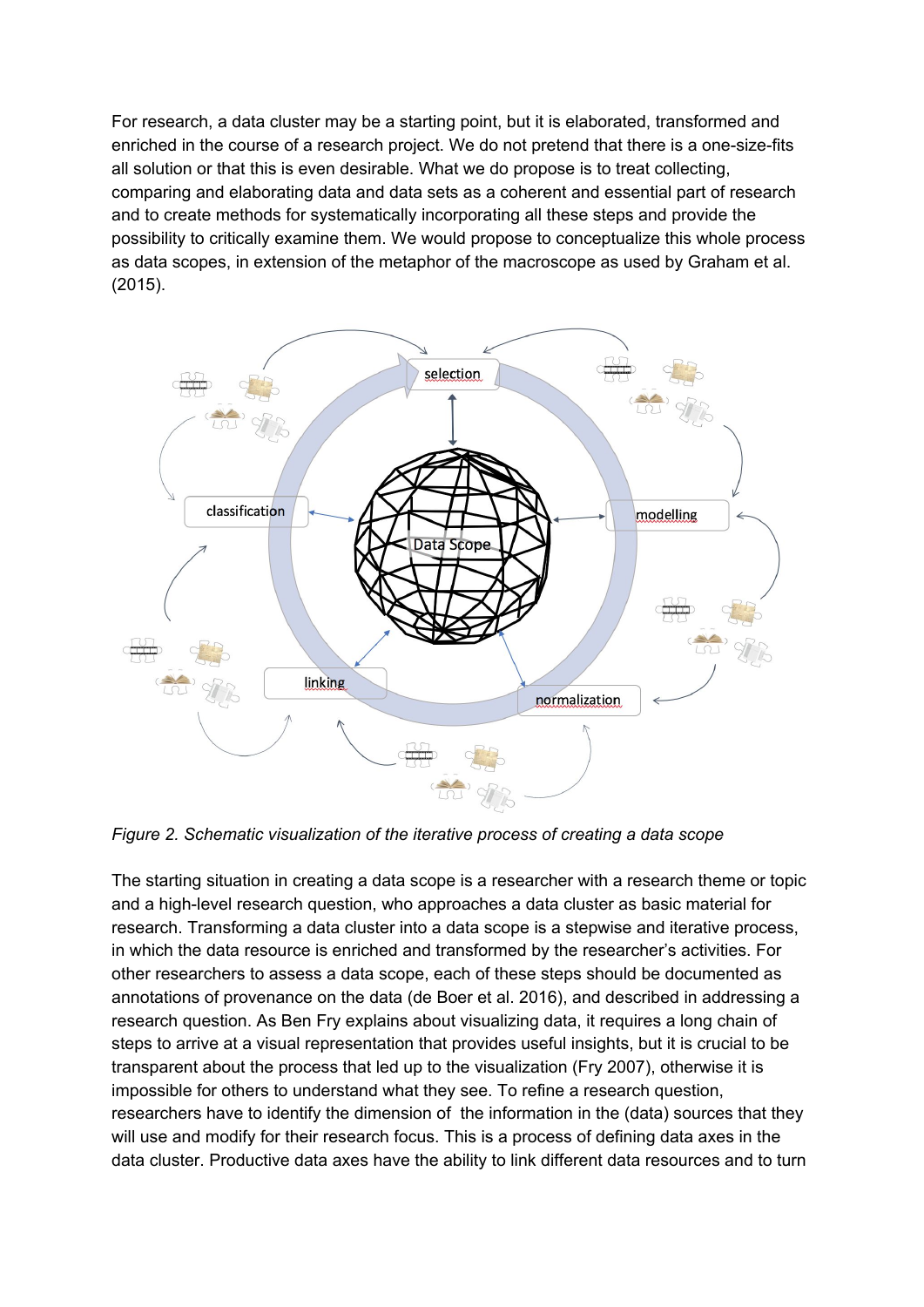data into information that may be queried and analysed and combined with other axes. The axes form the grid of information that a researcher employs to structure questions and to further explore the information. Usually, the resulting grid does not exhaustively cover the information in a resource, but expresses research perspectives.

Describing the reasoning behind data interactions and choices should be guided by the research questions. Owens (2014) argues: "What is the purpose of research questions in the humanities? I would posit that the purpose of them is to clarify what is in and out of scope in a project." This scope includes the materials that are studied, the methods with which they are studied and theories and frameworks that structure and give meaning. We build on this argument and consider data scopes to be connected to the scope determined by the research question. They are interdependent. If the data scope is extended or shifted, this has an effect on the research question, and vice versa. Explicating data scopes is a way to check the research work against the research questions. Explication also allows more meaningful reflection on which data and interpretations are brought into focus and which are pushed to the background (Piersma et al. 2011).

The exact choices that the researcher makes, determine which sources (e.g. images, maps, texts, tables, audiovisual materials) end up in the selection, and therefore should be made transparent in research output to understand how the construction and use of a data scope led to the historical narrative. At the same time, the choices are hard to interpret without explanation, so publishing the choices made to create a data scope requires a motivation to understand a researcher's reasoning. Blanke and Hedges argue that linking data sets so that they appear as a single virtual data resource requires "significant understanding of the underlying semantics of the data" that are "for the most part left implicit" (Blanke and Hedges 2011, 656). Explicit data models make this understanding transparent and can be described and argued for to communicate to peers what choices have been made, why they have been made, and what their consequences are.

A database is a suitable technology to support data scopes, as it allows querying and storing (intermediate) results. We do not propose that a data scope should incorporate all data of a data cluster, as this would often require moving or duplicating entire, usually large data sets. This also does not mean that data scopes are limited to textual sources or metadata records, as the records in a database may contain links to any sort of data, including audiovisual materials, images and maps. For a data scope it is more important that it integrates data into a (research) view, by using data axes that should be queryable through an adequate interface. The interface itself might take many forms, depending on the requirements and the available resources. They range from a graphical user interface for querying and visualization, to API access and other forms of data import and export. In addition to querying, a data scope, has (access to) a chain of tools for elaborating data. The tools themselves are not essential for the data scope, and it is often a good idea to use external tools or a combination of tools for elaborating data, especially since specific tools tend to have a limited shelf life. The transformed data, however, should be part of the data axes and the resulting grid and be documented in the data scope. In this way, a data scope will store incremental data that are an expression of the sources and the research conducted upon them.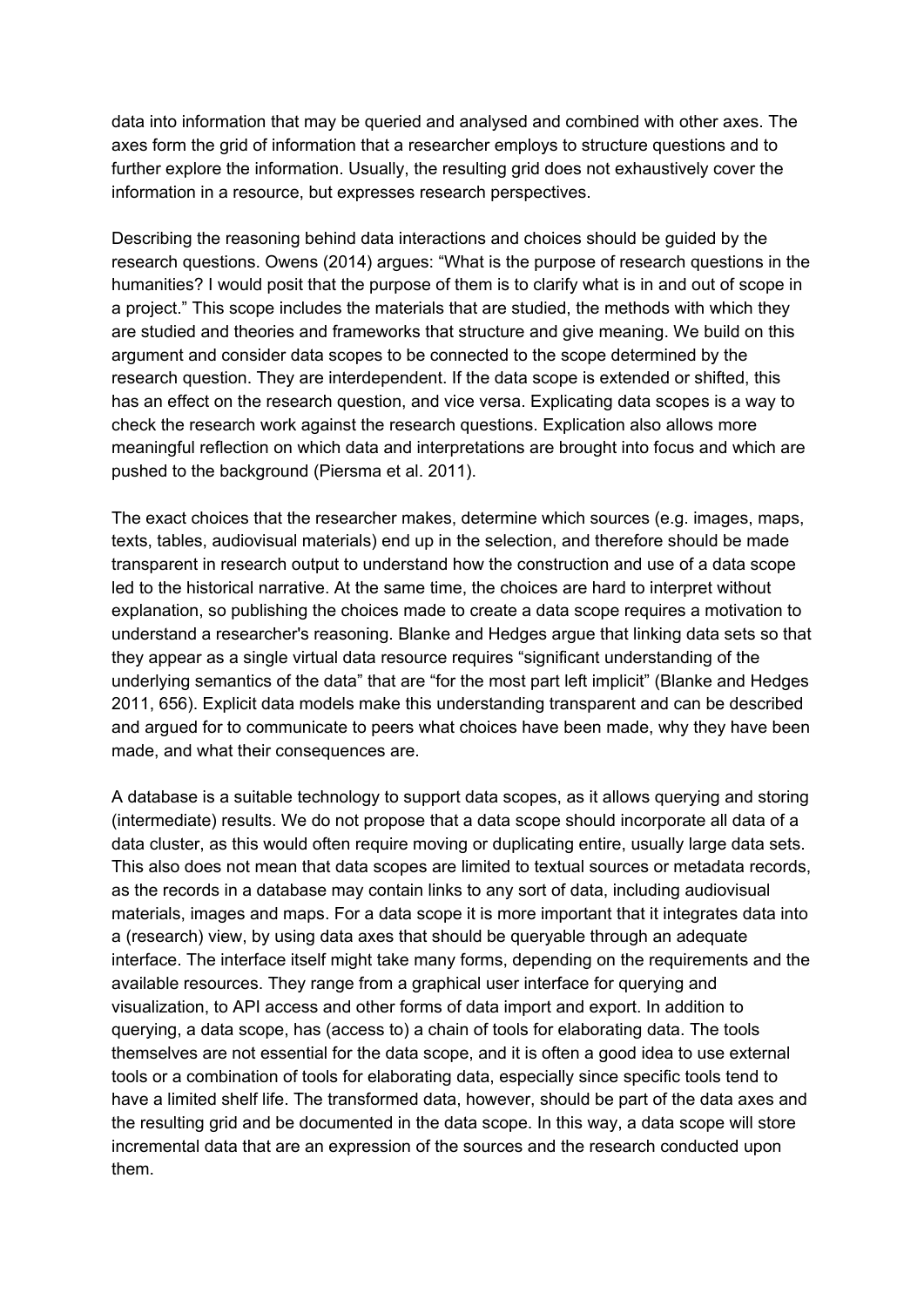Data scopes take a technological form, as they operate within a data environment, but their objective is to mediate a research focus on a cluster of data using and documenting approaches of iterative modelling, linking data and classification.

To use a data scope, research questions should be translated to queries on a data cluster. Main research questions motivating the research are often not directly translatable to queries, but they can be broken down into separate, smaller questions that are more directly connected to specific queries and analyses.

#### Data scoping as a research method

Creating data scopes involves many decisions that are pertinent to the historical research question and affect interpretation and the creation of a historical narrative. Therefore, creating data scopes is part of the research process and methodology.

The activities of modeling, linking and classifying are connected to a researcher's assumptions and understanding of the data. The research process is inherently iterative in nature and there is no fixed order of steps. Each discovery of relevant narrative building blocks in the data cluster, or of relevant data sets to be added to the cluster, can trigger the researcher to reconsider choices in previous steps. It is easy to lose track of the many minute details and decisions along the way. To properly establish data scoping as a transparent research method, the tooling should support the researcher in keeping track of how a data scope is created. That is, it can automatically log which selection choices were made, which normalizations performed and which data sets were linked based on which criteria.

Each specific research question is thereby explicitly and transparently connected to a data scope on a data cluster. Each data scope should be accompanied by a description of explicit transformative steps that were taken to provide that research focus. A description of transformative steps that create a data scope can be published alongside research publications based on it. This allows more direct criticism on method and techniques in relation to data and research question. It opens up the "black" box to see what actually happened to the data, and how that affects interpretation. Others can peer through a researcher's data scope, which provides them with the same perspective. Reporting on the construction of a data scope should be able to address the questions: how does the data observed through a certain query on the data scope relate to the original source data? How can a scholar use knowledge of the construction of a data scope to make sense of the transformed data in the context of the research question and the source material? In communicating new insights, how should a scholar describe the data scope, so that others can perceive and understand these insights?

The development of large-scale humanities research infrastructures aims to provide scholars with tools for perform scholarly activities (Anderson et al. 2010), but these often attempt to offer user-friendly graphical interfaces over harmonized and linked data sets, based on the argument that humanities scholars lack the technical skills to do this themselves. But this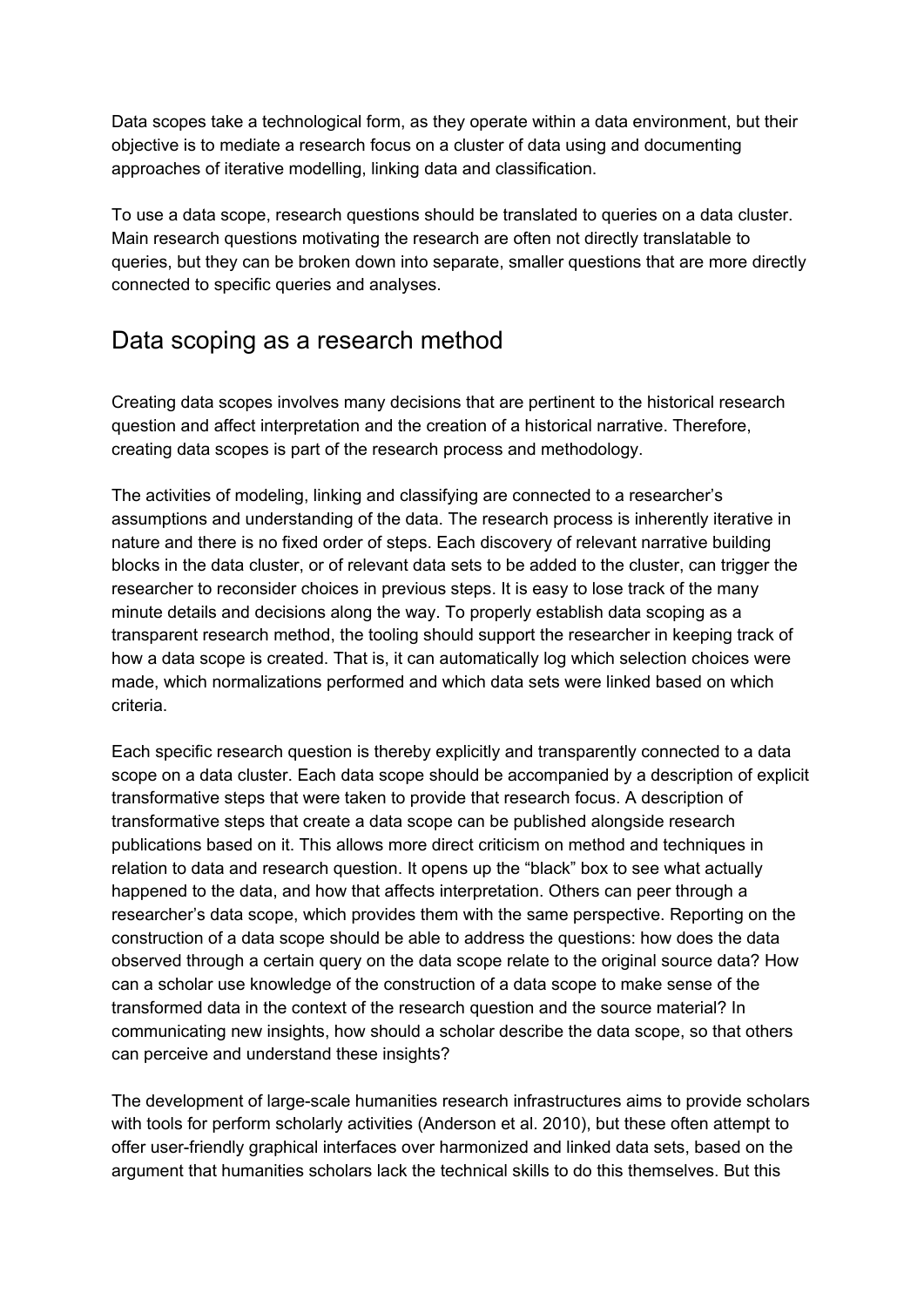user friendliness often comes from hiding the many modelling choices, processes of selection, normalization and data cleaning, and parameter settings of search and visualization algorithms, which make the process opaque to the researchers and leaves them with less power to interpret and critique the sources, tools and data. Explicit descriptions of the provenance of a data scope could remove this impediment. Apart from making it easier to perform source and tool criticism, these descriptions also allow reuse, modification and extension to create new data scopes.

The critical analysis of data and the activities that transform it to make a data scope to answer research questions should all be seen as part of a process of digital source criticism. Source criticism has always been one of the key skills of the historian, that may be seen as a way to assess the research possibilities, perspectives and limitations of a given research corpus that forms the raw material from which a historical narrative is crafted. In the digital realm, traditional source criticism is still important, but it should be complemented by the critical examination of the data-specific issues that have become part of much historical research. Such an extension of historical source criticism is vital for doing history in the digital ag, because of the size of data, their multiple origins, the frequent involvement of other experts, and the many simplifications, abstractions and structuring that are necessary to use large-scale data to answer research questions. Data scopes are a methodological vehicle for digital source criticism.

# **Conclusion**

Data Scopes are a concept of the interaction between researchers and their data in digital historical research. They go beyond the idea of a neutral and inert cluster of data that is the source for a researcher in which he or she can discern patterns and find information. A data scope uses an iterative process of selection of sources and data, modelling for research questions and defining data axes and subsequent normalization, linking and classifying data to make disparate data sources accessible for exploration, querying and comparison. Historians tend to view modeled data as a straightjacket for their research. Our view of data scopes is that they can be enabling under the provision that researchers invest effort to interact with their data and do not expect data clusters to yield ready-made answers. In interacting, they shape their own views of the data, that are rooted in and emanate from research questions. A data scope is designed to mediate the process of knowledge creation and representation as well as keep track of data elaborations and enhancements and in this way stays transparent. Data scopes are a concept and not a toolbox and may incorporate any number of data transformations researchers want to use. They should be flexible enough to adapt to the researchers' needs and open enough to incorporate new data sets.

In line with Edelstein (2017), we argue that data scopes do not revolutionize the field but offer a way to use what is already available in a more explicit and transparent way. It does not replace existing methodology but seeks to extend it with digital tools and incorporate heuristics into a digital environment that is too large to accommodate existing methodologies unaltered. We realize that many of the methods we propose and combine are already in wide use with researchers, data scientists and digital history groups. Still, they have never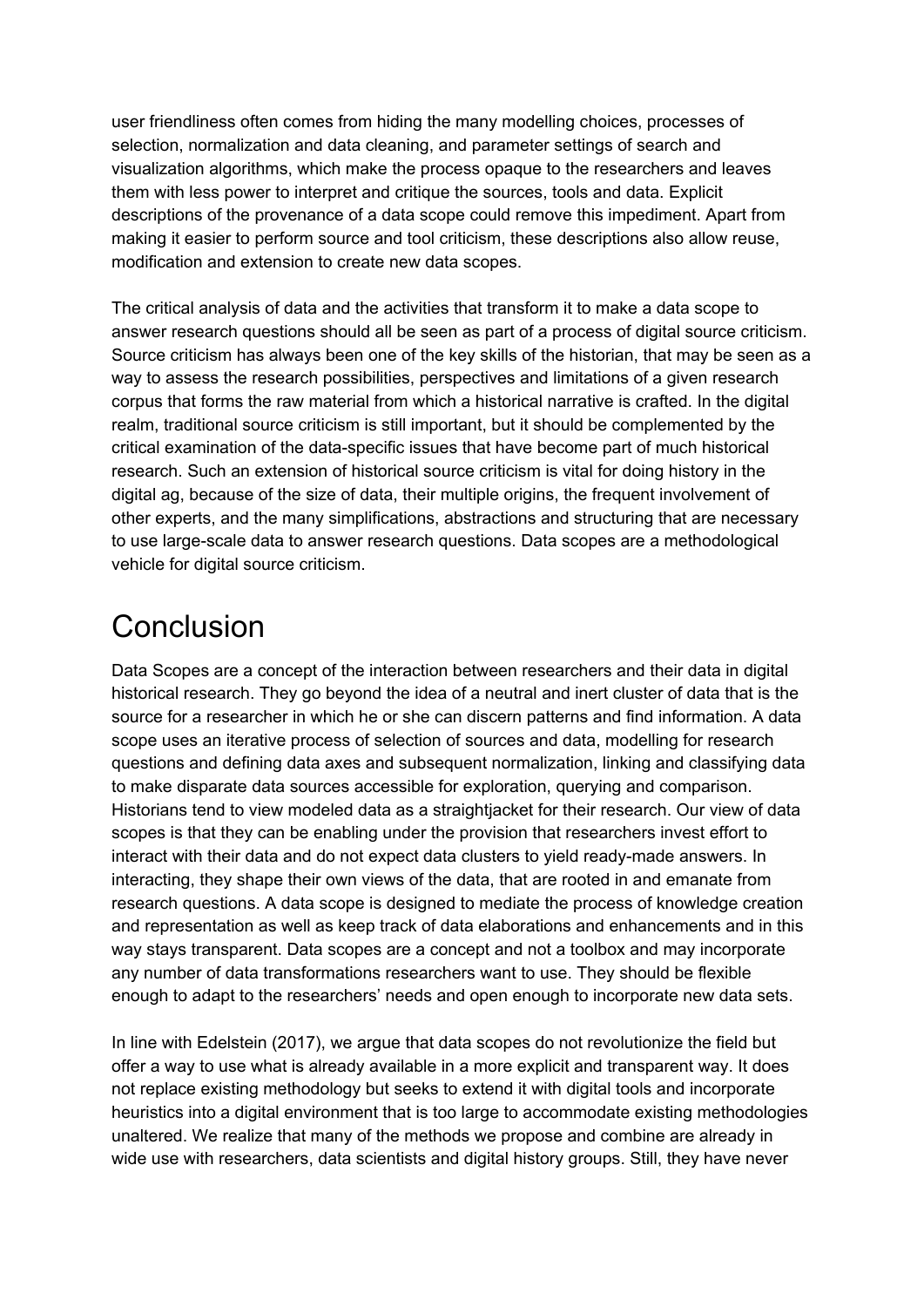been formulated as a consistent and coherent methodology or praxis. They are an extension of and complement to historical source criticism for the digital age. Tom Scheinfeldt (2008) points out the problematic but necessary change in values: "All of these things —collaborative encyclopedism, tool building, librarianship— fit uneasily into the standards of scholarship forged in the second half of the 20th century. Most committees for promotion and tenure, for example, must value single authorship and the big idea more highly than collaborative work and methodological or disciplinary contribution. Even historians find it hard to internalize the fact that their own norms and values have and will again change over time." Methodological contributions are little valued and it may be difficult to encourage scholars to invest more in understanding digital technologies as integral parts of research methodology as long as the default perception is that the "real research" happens after digital data has been cleaned, normalized and organized.There is still a separation between research and data handling. Our main point is that data interaction should be seen as an integral part of doing research. There should be no more room for the sentiment that after the 'data stuff' has been done, the researcher can start doing 'real research'. The data stuff is real research.

### Acknowledgements

We gratefully acknowledge that useful comments on an early draft by Victor de Boer, Marijke van Faassen and Max Kemman, and the valuable and constructive feedback from the reviewers.

# **References**

Anderson, S., T. Blanke, and S. Dunn. 2010. Methodological commons: arts and humanities e-Science fundamentals. Philosophical Transactions of the Royal Society of London A: Mathematical, Physical and Engineering Sciences, 368(1925), 3779-3796.

Arguing with Digital History working group. 2017. Digital History and Argument, (white paper). Roy Rosenzweig Center for History and New Media (November 13, 2017): https://rrchnm.org/argument-white-paper/.

Ashkpour, A., A. Meroño-Peñuela, and K. Mandemakers. 2015. The Aggregate Dutch Historical Censuses. Historical Methods, 48:4, 230-245.

Besser, H. 2004. The Past, Present and Future of Digital Libraries. In A Companion to Digital Humanities (eds S. Schreibman, R. Siemens and J. Unsworth), Blackwell Publishing Ltd, Malden, MA, USA.

Blair, A.M. 2011. Too Much To Know: Managing Scholarly Information before the Modern Age. New Haven, Conn.

[available at http://raley.english.ucsb.edu/wp-content/uploads/Reading/Blair.pdf]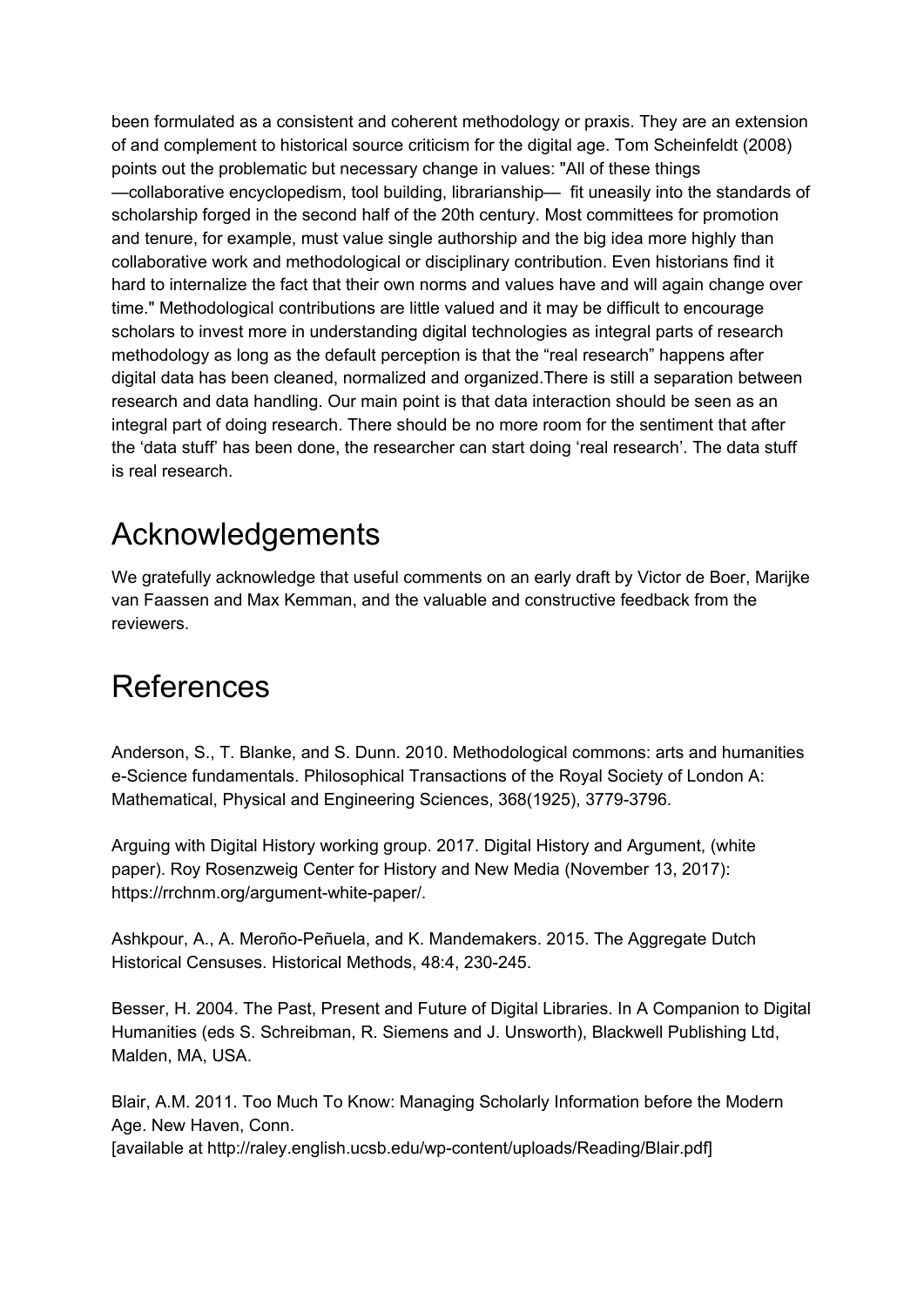Blanke, T., and M. Hedges. 2013. Scholarly primitives: Building institutional infrastructure for humanities e-Science. Future Generation Computer Systems, 29:2, 654-661.

Boer, V. de, A. Meroño-Peñuela and N. Ockeloen. 2016. Linked Data for Digital History: Lessons Learned from Three Case Studies. In Historiografía digital: proyectos para almacenar y construir la Historia. Mirella Romero Recio and Mª Jesús Colmenero Ruiz (eds.) Anejos de la Revista de Historiografía. Universidad Carlos III de Madrid; (1 octubre 2016). ISBN 8416829012

Boer, V. de, M. van Rossum, J. Leinenga, R. Hoekstra. 2015. The Dutch Ships and Sailors Project. DHCommons Journal, 1.

<http://dhcommons.org/journal/issue-1/dutch-ships-and-sailors-project>

Brenninkmeijer, C., et al. 2012. Scientific Lenses over Linked Data: An approach to support task specific views of the data. A vision.

http://linkedscience.org/wp-content/uploads/2012/05/lisc2012\_submission\_8.pdf

Burke, T. 2011. How I Talk About Searching, Discovery and Research in Courses. May 9, 2011.

[https://blogs.swarthmore.edu/burke/blog/2011/05/09/how-i-talk-about-searching-discovery-a](https://blogs.swarthmore.edu/burke/blog/2011/05/09/how-i-talk-about-searching-discovery-and-research-in-courses/) [nd-research-in-courses/](https://blogs.swarthmore.edu/burke/blog/2011/05/09/how-i-talk-about-searching-discovery-and-research-in-courses/)

Edelstein et al., 2017 "Historical Research in a Digital Age: Reflections from the Mapping the Republic of Letters Project. Historical Research in a Digital Age." American Historical Review 122, 400-424

Erickson, A.T. 2013. Historical Research and the Problem of Categories: Reflections on 10,000 Digital Note Cards. In "Writing History in the Digital Age", Kristen Nawrotzki; Jack Dougherty, Digital Humanities Series, Published: Ann Arbor, MI: University of Michigan Press, pp. 133-145. DOI: http://dx.doi.org/10.3998/dh.12230987.0001.001

Fickers, F. 2012. Towards a New Digital Historicism? Doing History in the Age of Abundance. View journal, volume 1 (1). <http://orbilu.uni.lu/bitstream/10993/7615/1/4-4-1-PB.pdf>

Flanders, J., Jannidis, F. 2015 Data Modeling, in A New Companion to Digital Humanities (eds S. Schreibman, R. Siemens and J. Unsworth), John Wiley & Sons, Ltd, Chichester, UK. doi: 10.1002/9781118680605.ch16

Fry, B. 2007. Visualizing data: Exploring and explaining data with the processing environment. O'Reilly Media, Inc.. Chapter 1: The Seven Stages of Visualizing Data. https://www.safaribooksonline.com/library/view/visualizing-data/9780596514556/ch01.html

Gibbs, F., and T. Owens. 2013. The Hermeneutics of Data and Historical Writing. In "Writing History in the Digital Age", Kristen Nawrotzki; Jack Dougherty, Digital Humanities Series,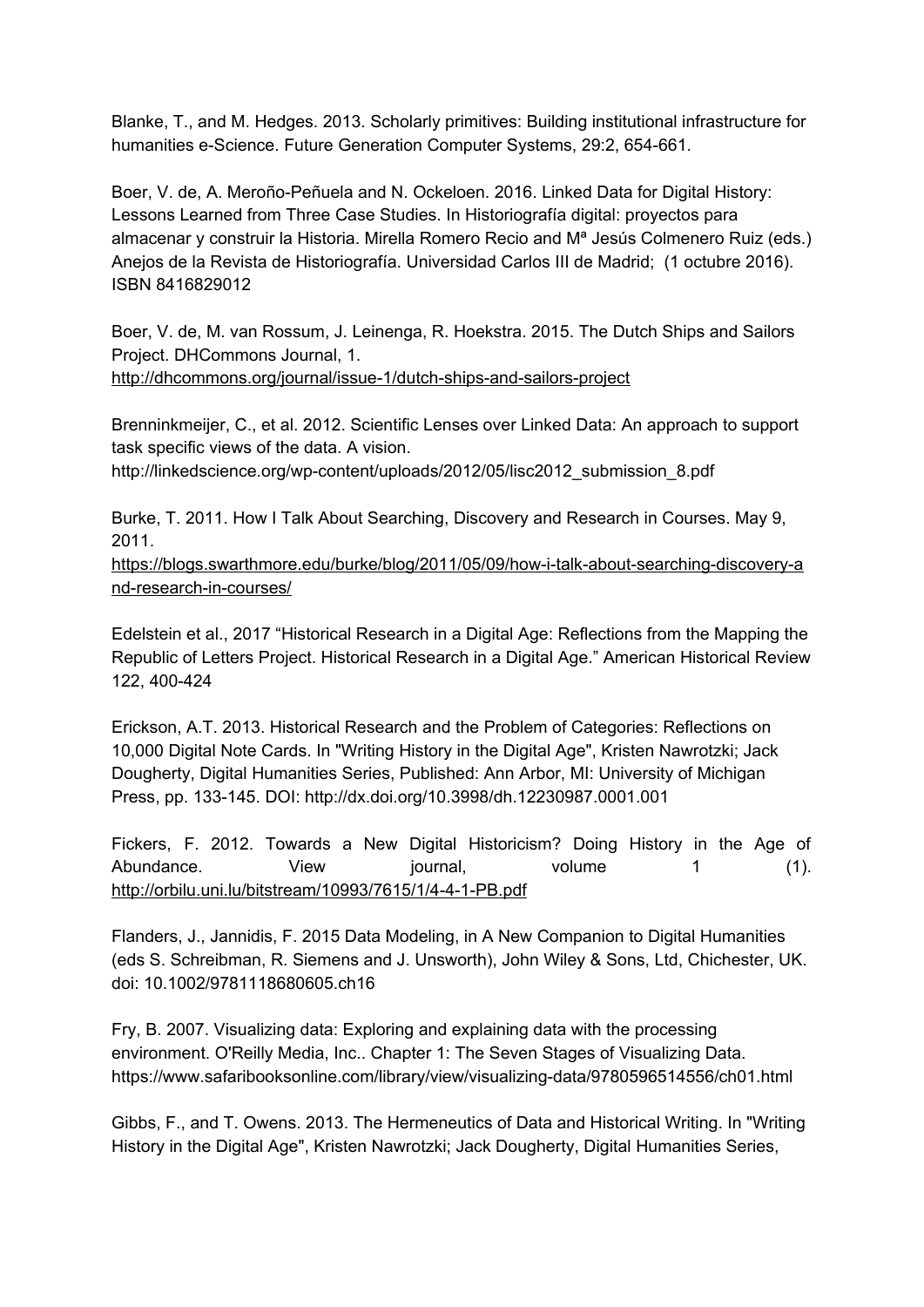Published: Ann Arbor, MI: University of Michigan Press, pp. 159-170. DOI: http://dx.doi.org/10.3998/dh.12230987.0001.001

van Faassen, M., R. Hoekstra, J. Ensor. 2015. Ruptured Life Courses : Institutional and Cultural Influences in Transnational Contexts. DH2015 Global Digital Humanities Conference Abstracts. 2015.

http://dh2015.org/abstracts/xml/VAN\_FAASSEN\_Marijke\_Ruptured\_Life\_Courses\_\_Instit/VA N\_FAASSEN\_Marijke\_Ruptured\_Life\_Courses\_\_Institutiona.html

Gibbs, F., T. Owens. 2013. The Hermeneutics of Data and Historical Writing. In Kristen Nawrotzki; Jack Dougherty. Writing History in the Digital Age. University of Michigan Press, 2013. DOI: <http://dx.doi.org/10.3998/dh.12230987.0001.001>.

Glaser, B. G., and A.L. Strauss. 2009. The discovery of grounded theory: Strategies for qualitative research. Transaction publishers.

Graham, S., I. Milligan, and S. Weingart. 2015. Exploring Big Historical Data: The Historian's Macroscope. London, Imperial College Press, 2015, ISBN: 9781783266371.

Groth, P., Y. Gil, J. Cheney, and S. Miles. 2012. "Requirements for provenance on the web." International Journal of Digital Curation 7(1).

Guiliano, J. 2017. Toward a Praxis of Critical Digital Sport History. Journal of Sport History, Volume 44, Number 2, Summer 2017, pp. 146-159.

Guldi, J., and D. Armitage. 2014. The History Manifesto Cambridge: Cambridge University Press.

Hitchcock, T. 2013. Confronting the Digital - Or How Academic History Writing Lost the Plot. Cultural and Social History, Volume 10, Issue 1, pp. 9-23. https://doi.org/10.2752/147800413X13515292098070

Hoekstra, R. 2007. Correspondentie totaal. Patronen en trends in de briefwisseling van Willem van Oranje. In: Eef Dijkhof, Michel van Gent(eds), Uit diverse bronnen gelicht. Opstellen aangeboden aan Hans Smit ter gelegenheid van zijn vijfenzestigste verjaardag, The Hague: Instituut voor Nederlandse Geschiedenis, pp.117-131 https://www.researchgate.net/publication/283725888 Correspondentie totaal Patronen en \_trends\_in\_de\_briefwisseling\_van\_Willem\_van\_Oranje

Huistra, H., and B. Melink. 2016. Phrasing history: Selecting sources in digital repositories. Historical Methods, 49:4, 220-229.

Joachims, T., Granka, L., Pan, B., Hembrooke, H., Radlinski, F. and Gay, G., 2007. Evaluating the accuracy of implicit feedback from clicks and query reformulations in web search. ACM Transactions on Information Systems (TOIS), 25(2), p.7.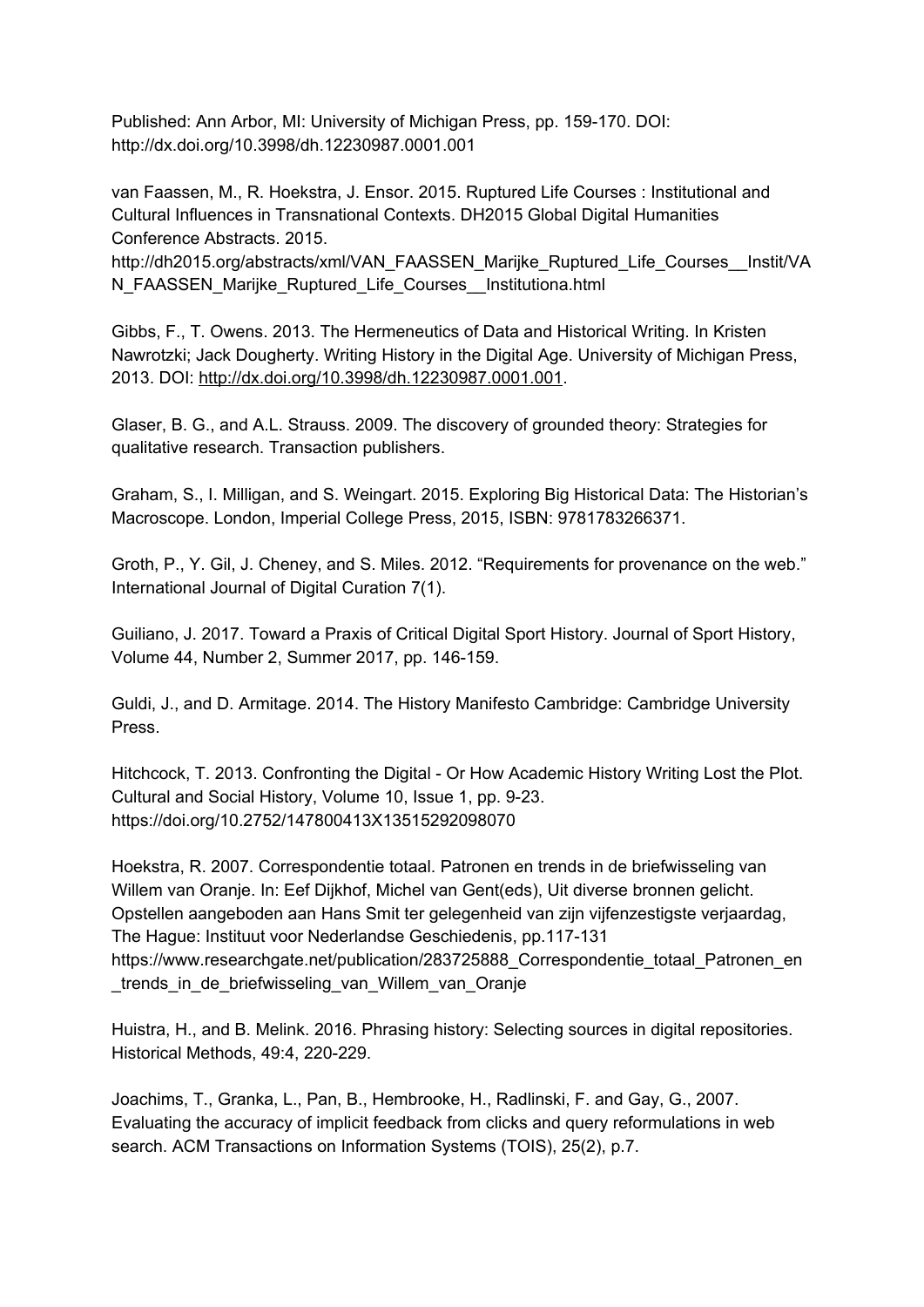Klein, W., K. Zervanou, M. Koolen, P. van den Hooff, F. Wiering, W. Alink, and T. Pieters. 2017. Creating Time Capsules for Historical Research in the Early Modern Period: Reconstructing Trajectories of Plant Medicines. The 4th International Workshop on Computational History.

Lindblad, J.Th. 1995. Dutch entries in the pound-toll registers of Elbing, 1585-1700, The Hague: Instituut voor Nederlandse Geschiedenis available at http://resources.huygens.knaw.nl/retroboeken/elbing

McCarty, W., 2004. Modeling: a study in words and meanings. In A companion to digital humanities, (eds S. Schreibman, R. Siemens and J. Unsworth). Blackwell Publishing Ltd, Malden, MA, USA..

Ockeloen, N., A. Fokkens, S. ter Braake, P. Vossen, V. de Boer, G. Schreiber and S. Legêne. 2013. BiographyNet: Managing Provenance at multiple levels and from different perspectives. In: Proceedings of the Workshop on Linked Science (LiSC) at ISWC 2013, Sydney, Australia, October 2013.

http://linkedscience.org/wp-content/uploads/2013/04/paper7.pdf

Owens, T. 2014. Where to start? On Research Questions in The Digital Humanities. http://www.trevorowens.org/2014/08/where-to-start-on-research-questions-in-the-digital-hum anities/

Piersma, H., and K. Ribbens. 2011. Digital Historical Research: Context, Concepts and the Need for Reflection. BMGN - Low Countries Historical Review. 128(4), pp.78–102. DOI: http://doi.org/10.18352/bmgn-lchr.9352. http://www.bmgn-lchr.nl/articles/abstract/10.18352/bmgn-lchr.9352/

Putnam L. 2016. The Transnational and the Text-Searchable: Digitized Sources and the Shadows They Cast. American Historical Review, Volume 121, Number 2, pp. 377-402.

Scheinfeldt, T. 2008, Sunset for Ideology, Sunrise for Methodology? (Blogpost) http://foundhistory.org/2008/03/sunset-for-ideology-sunrise-for-methodology/

Schmidt, B. 2016. Do Digital Humanists Need to Understand Algorithms? Debates in the Digital Humanities, 2016 Edition.

Schöch, C. (2013) Big? Smart? Clean? Messy? Data in the Humanities. Journal of Digital Humanities, 2013, 2 (3), pp.2-13

Sperberg-McQueen, M. 2004. Classification and its Structures. In A Companion to Digital Humanities, Blackwell Publishing Ltd., pp. 161-176.

Star, S. L. 1998. Grounded classification: Grounded theory and faceted classification. Library trends, 47(2), 218.